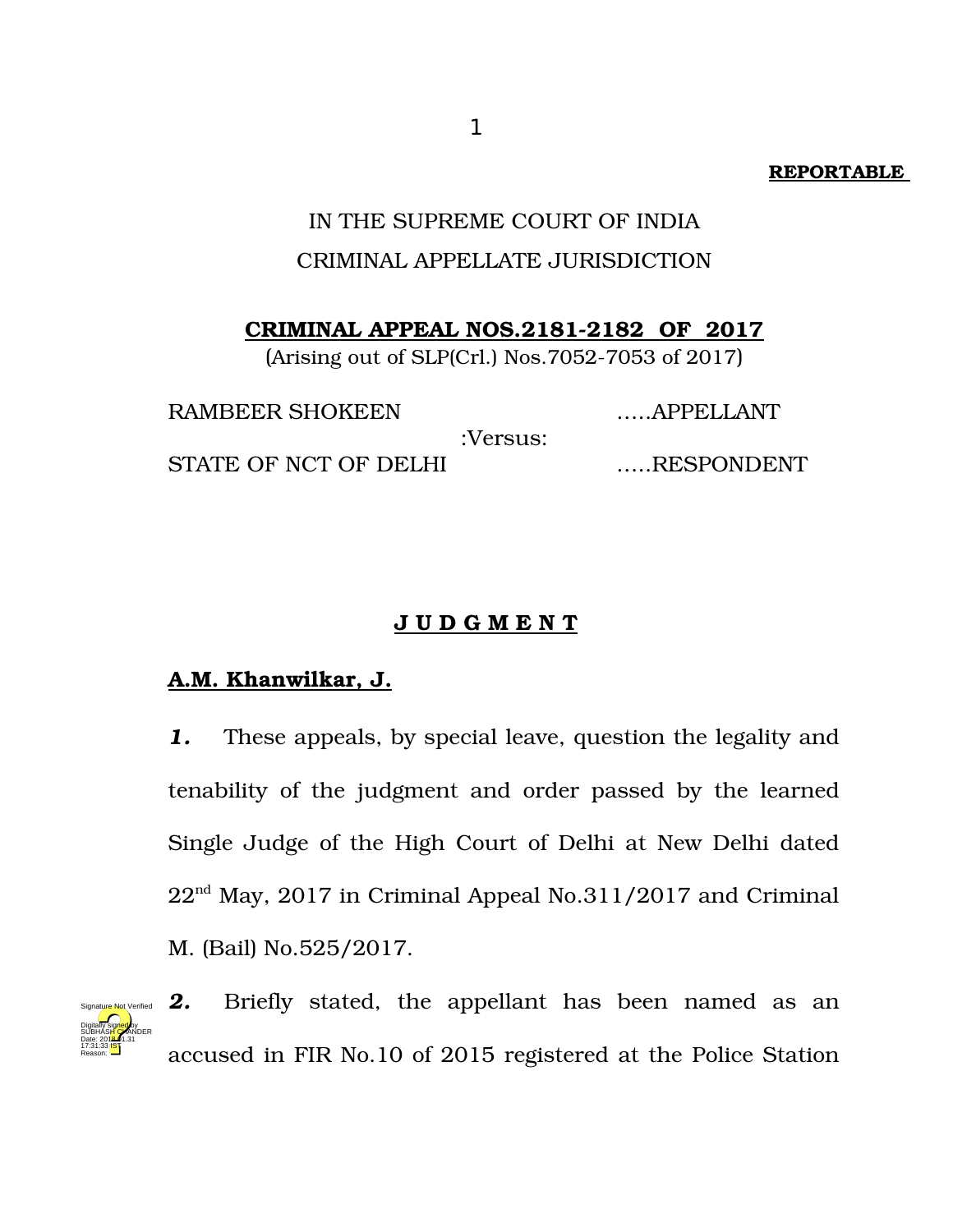(Special Cell), Delhi, for offence punishable under Sections 3 & 4 of the Maharashtra Control of Organized Crime Act, 1999 (hereinafter referred to as the "MCOCA"). He has also been named as an accused in FIR No.65/2016 for offence punishable under Sections 26 & 27 of the Arms Act, registered at the same police station. He was declared as a proclaimed offender in connection with the said case and was later arrested on  $27<sup>th</sup>$  November, 2016.

*3.* The appellant came to be arrested in connection with the present FIR on 1<sup>st</sup> December, 2016. Before the expiry of 90 days period, the Additional Public Prosecutor on 28<sup>th</sup> February, 2017 moved an application for extension of time to file charge-sheet up to  $15<sup>th</sup>$  March, 2017. The said application reads thus:

#### *"ANNEXURE P3*

# *IN THE COURT OF SHRI RAKESH PANDIT, LD.ASJ, MCOCA # 25, PATIALA HOUSE COURTS, NEW DELHI.*

2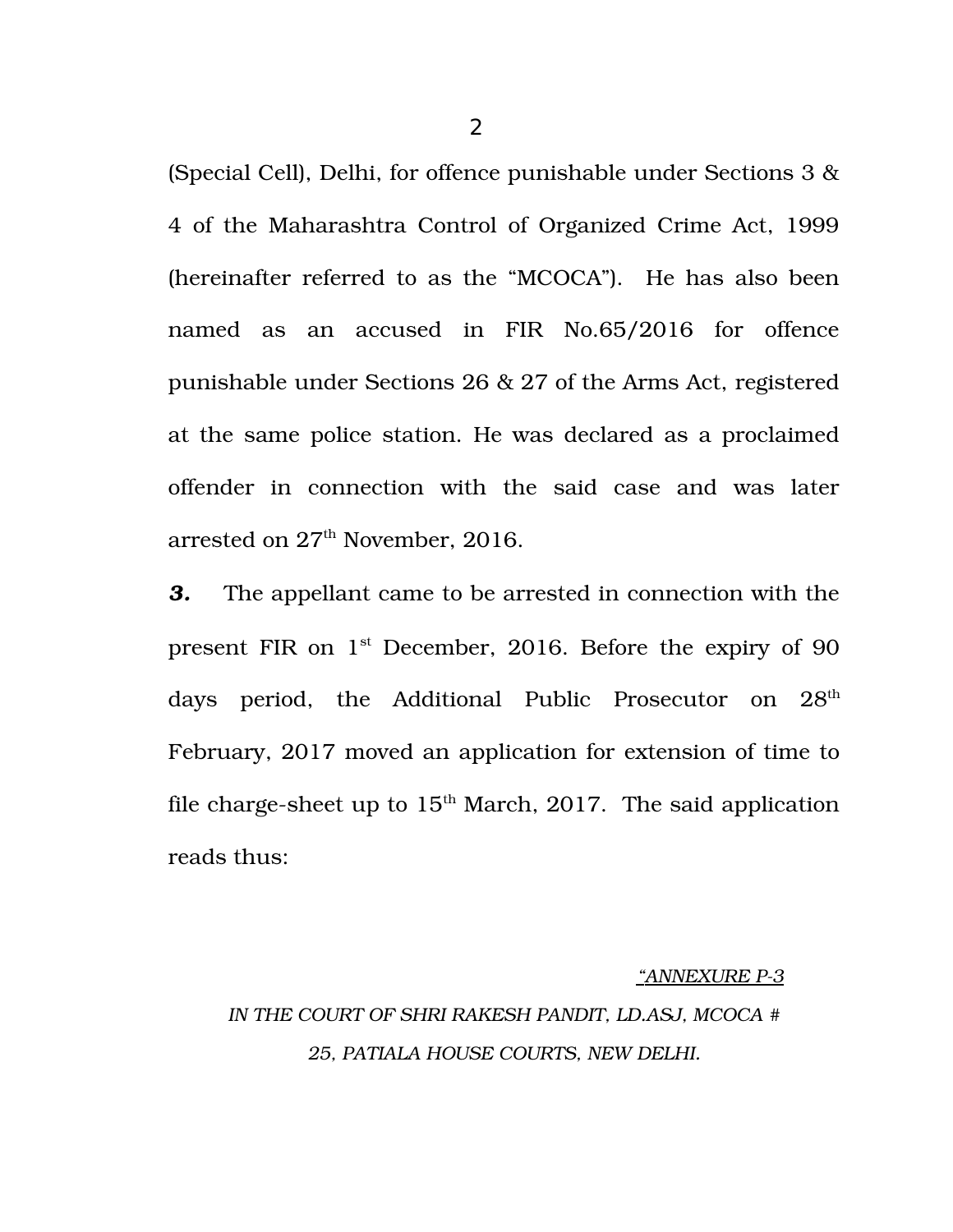*FIR No. 10/2015 dated 23.02.2015 U/s 3/4 MCOC Act PS Special Cell, Lodhi Colony, Delhi.*

|    | Sl. | Name, Parentage & address           | Date of arrest |
|----|-----|-------------------------------------|----------------|
|    | No. |                                     |                |
|    | 01  | RAMBEER SHOKEEN aged $-$ 01.12.2016 |                |
|    |     | 37 years, S/0 Shri Naval            |                |
|    |     | Singh $r/o$ H.No.151,               |                |
| S/ |     | Extension-IV, Nangloi, Delhi-       |                |
|    |     | 41 & permanent address -            |                |
|    |     | H.No.70, village Kamruddin          |                |
|    |     | Nagar, P.S. Nihal Vihar, Delhi.     |                |

*Subject : Regarding extension of limitation period upto 15.03.2017*

*Hon'ble Sir,*

*It is submitted that I have perused the report of the Investigating Officer of this case. The allegations against above Accused Rambeer Shokeen in present case are that he along with other syndicate members was running an organized crime syndicate in Delhi & other states by committing a series of sensational crimes including gruesome and inimical murder, extortion by putting by some businessmen in fear with criminal intimidation, obstruction of Govt. servants to deter them from discharge of official duties and offences under the arms act etc.*

*The above accused Rambeer Shokeen was continuously evading his arrest and didn't join investigation. On 20.04.2015, nonbailable warrant against him was issued but couldn't be executed, as not available at his possible hideouts and later on after further proceedings, he was declared P.O. on 26.08.2015 by this Hon'ble Court. On 27.11.2016, he was arrested in case FIR No.65/2016 U/s 25/27 Arms Act of P.S. Special Cell, Delhi and later on 01.12.2016, arrested in this case.*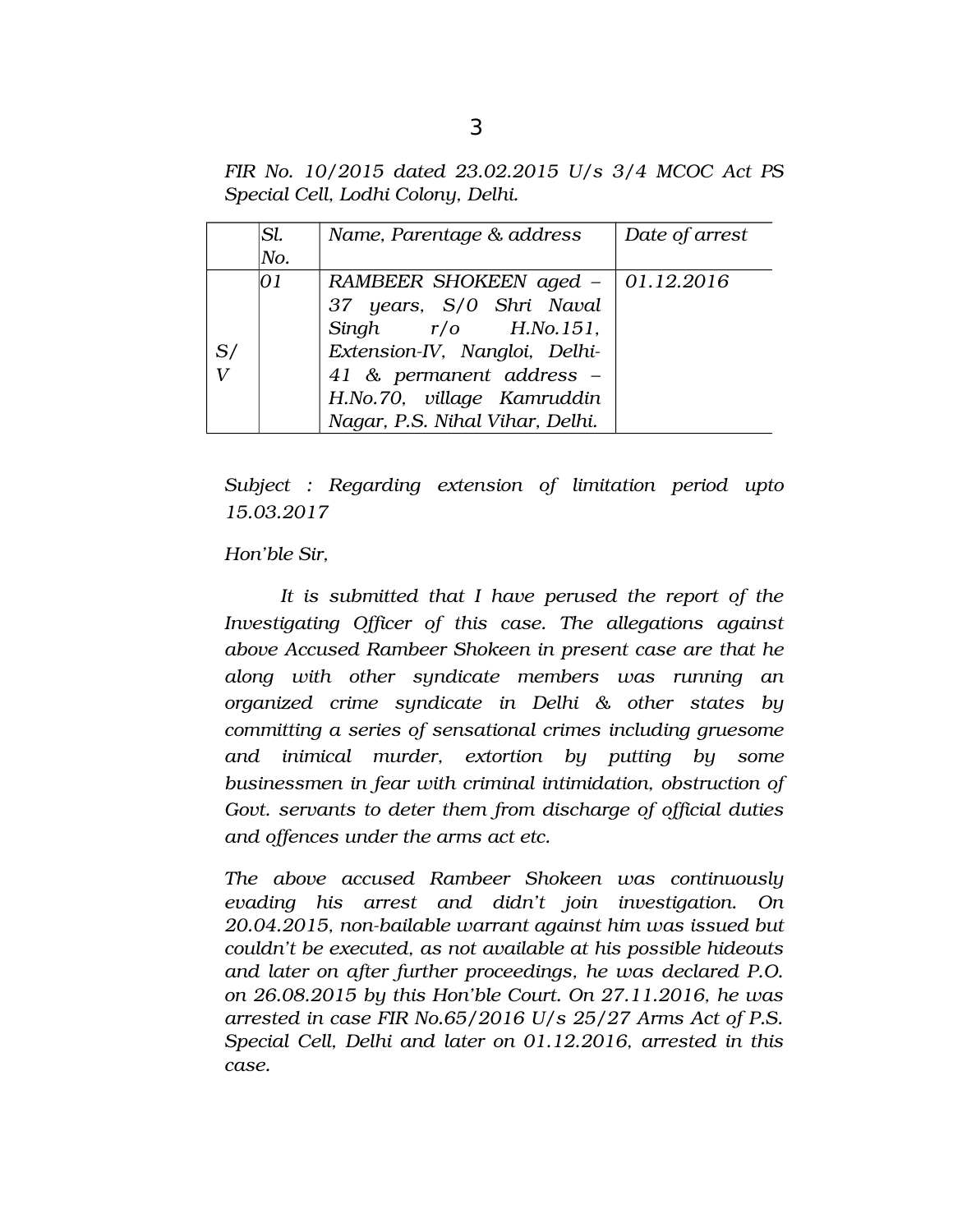*During investigation, several evidences including followings have been collected against above accused Rambeer Shokeen:*

- *1. Income Tax Return report (ITR) dated 10.02.2017 from year 20062016, which reflects that he has not filed ITR during this period, while he has incurred huge expenses during Delhi Legislative Elections of year 2013 & 2015 apart from other expenses.*
- *2. Reports regarding property details from the offence of* Sub-Registrar West, SDM-Nangloi etc.
- *3. FORM 26 submitted by him before Election Officer showing details of moveable & immovable properties etc.*

*THE INVESTIGATION OF THE CASE IS TO BE CONDUCTED ON FOLLOWING GROUNDS*

- 1. *As per FORM 26 submitted by the Accused before Election Commission to contest Delhi Legislative Assembly Election for Assembly Constituency-08 in year 2013, he has shown immoveable and moveable assets of himself & his wife worth Rs. 1.85 (approx.), while he and his wife Mrs. Reeta Shokeen are not found filing income tax returns during year 20062016, so the investigation on this point is necessarily required.*
- 2. *To make further interrogation from accused to verify the source of huge amount of money in respect of the assets as* mentioned above vis-à-vis the ITR for a period 2006-2016 *(NIL returns), the details of which were obtained on 10.02.2017.*

*In view of above pending investigation points, it is, humbly requested that the limitation period for filing charge sheet against above accused Rambeer Shokeen may be extended upto 15.03.2017, so that charge sheet against him may be filed before the Hon'ble Court as per the time limit fixed by Hon'ble Court.*

*Submitted please, Sd./ 28.02.17 (RAVINDRA KUMAR) Addl. Public Prosecutor Patiala House Court, New Delhi Dated: 28.02.2017"*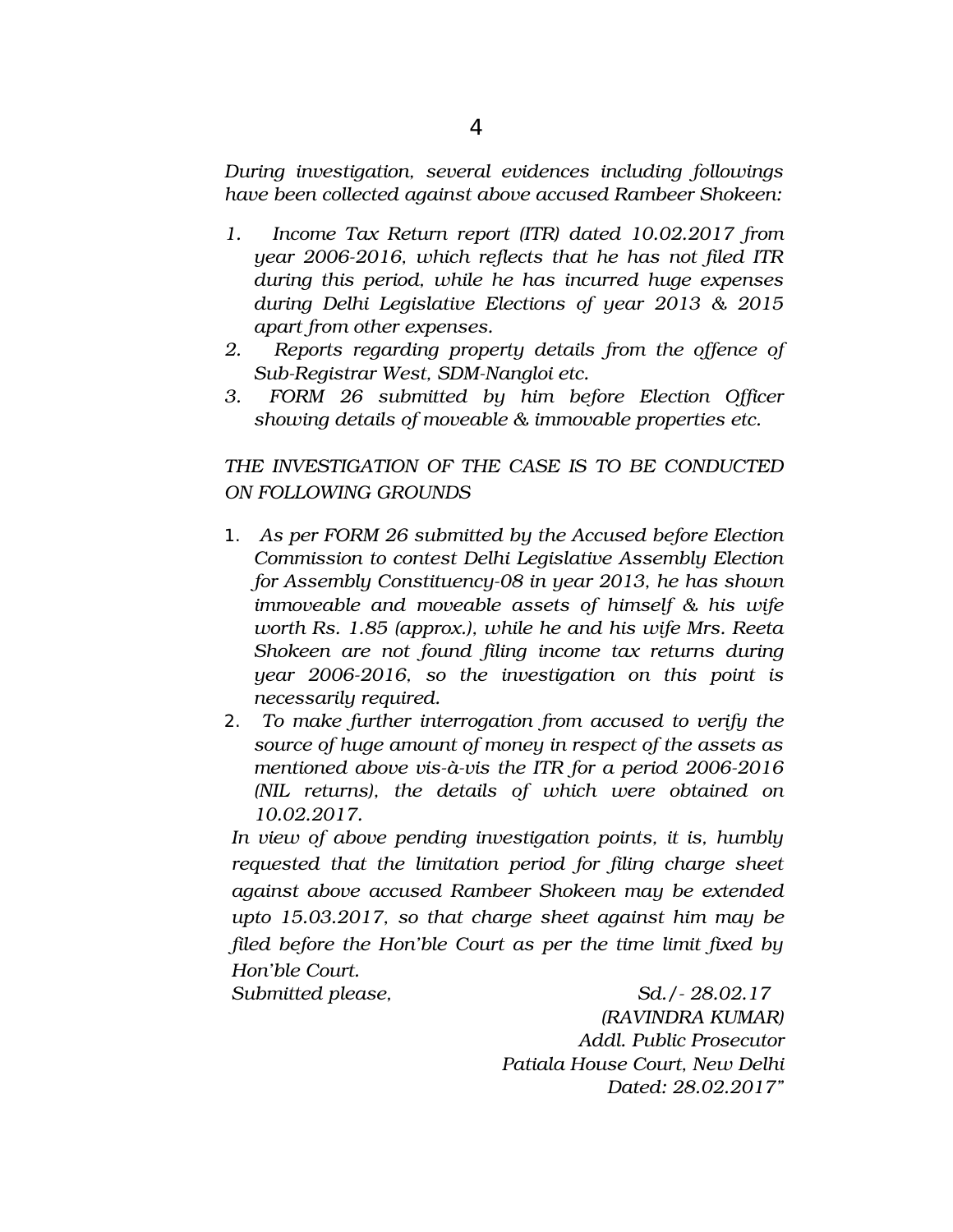5

4. On the same day i.e.  $28<sup>th</sup>$  February, 2017, the accused moved an application for grant of statutory bail under Section 167(2) of the Code of Criminal Procedure read with Section 21(2)(b) of MCOCA. The Special Judge, by an order dated  $28<sup>th</sup>$ February, 2017, extended the judicial custody of the appellant until  $1<sup>st</sup>$  March, 2017. The said order reads thus:

*"An application for further extension of JC moved on behalf of IO. Copy given.*

*Report is also submitted by Ld. APP for State for the purposes of extension of JC beyond 90 days and for seeking further extension of time for investigation beyond period of 90 days.*

*JC is extended till 01.03.2017. Put up with main file for arguments on this application on 01.03.2017. Copy of Order be given dasti."*

**5.** On 1<sup>st</sup> March, 2017, the appellant filed his reply to oppose the application filed by the Additional Public Prosecutor seeking extension of limitation period for filing of charge-sheet against the appellant, upto  $15<sup>th</sup>$  March, 2017. Besides, the appellant was produced before the District  $\&$ Sessions Judge and as the Presiding Officer of the Special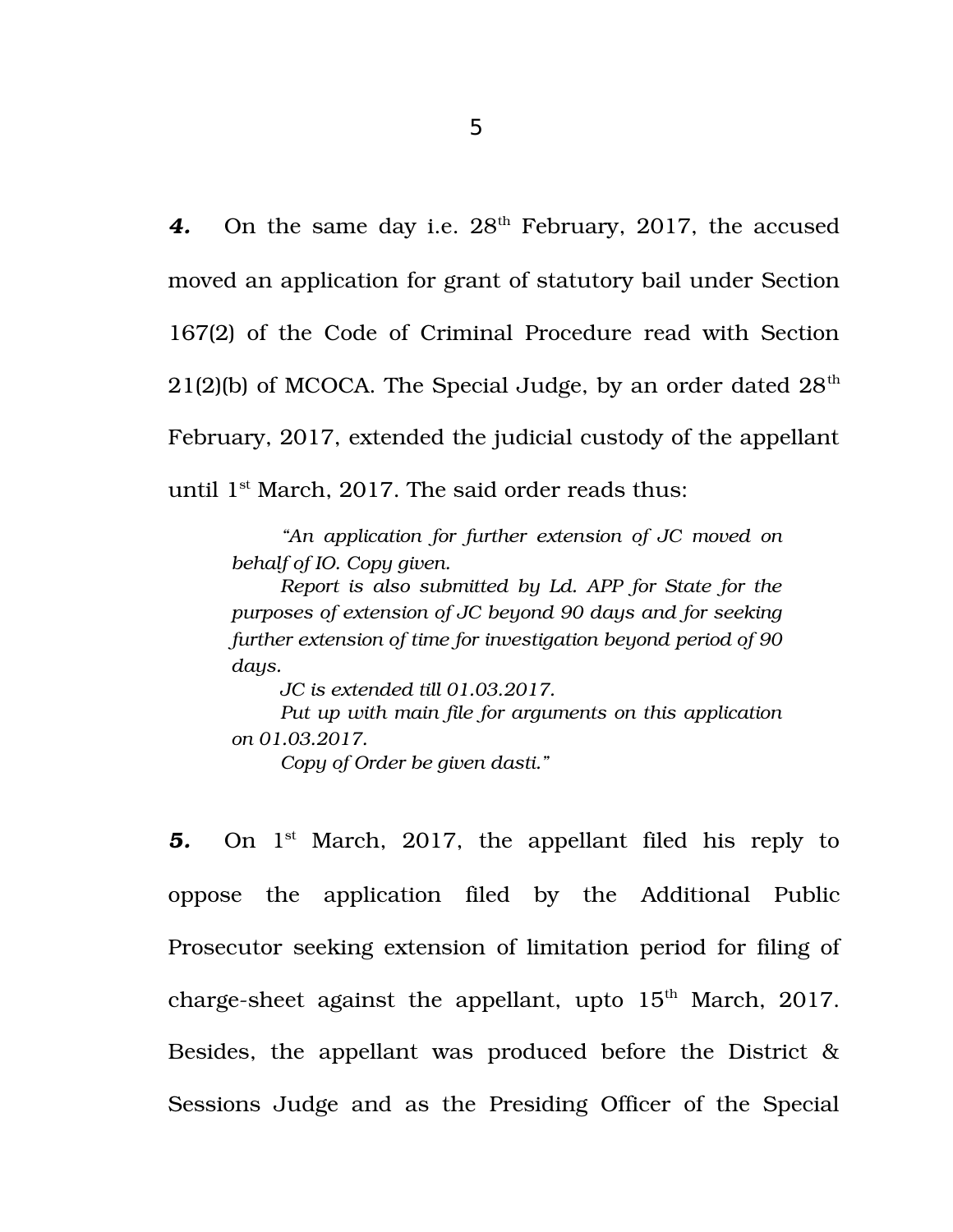Court was on leave, the District & Sessions Judge passed the

following order:

*"01.03.2017*

*File is put up before me Shri Rakesh Pandit, Ld. Spl. Judge, NIA/POCSO/MCOCA, ASJ-01, PHC, New Delhi is on leave today on account of un-wellness.* 

*Present : Shri Devender Kumar, Ld. Chief PP for the State along with Shri Ravindra Kumar, Ld. Addl. PP and ACP Hridaya Bhushan*

*Accused produced from JC.*

*Shri Mehmood Pracha and Shri R.H.A. Sikander, Ld. Counsels for the accused Rambeer Shokeen.*

*Reply has been filed on behalf of accused Rambeer Shokeen to the application moved on behalf of the State seeking extension of time for filing the charge sheet. Copy supplied. An application has been moved on behalf of State seeking extension of JC of the accused above named.*

*As Ld. Presiding Officer is on leave. Judicial custody of the accused Rambeer Shokeen is extended till 07.03.2017. Merits of the application dated 28.02.2017 shall be decided by the concerned court.*

*Ld. Chief PP for the State submits that he has not been supplied with the copy of the application moved on behalf of the accused Rambeer Shokeen under Section 167(2) of Cr.P.C. seeking grant of statutory bail. Ld. Counsel for the accused is directed to supply the copy of the same during the course of the day against proper receipt.*

*Put up on 07.03.2017 for further proceedings."*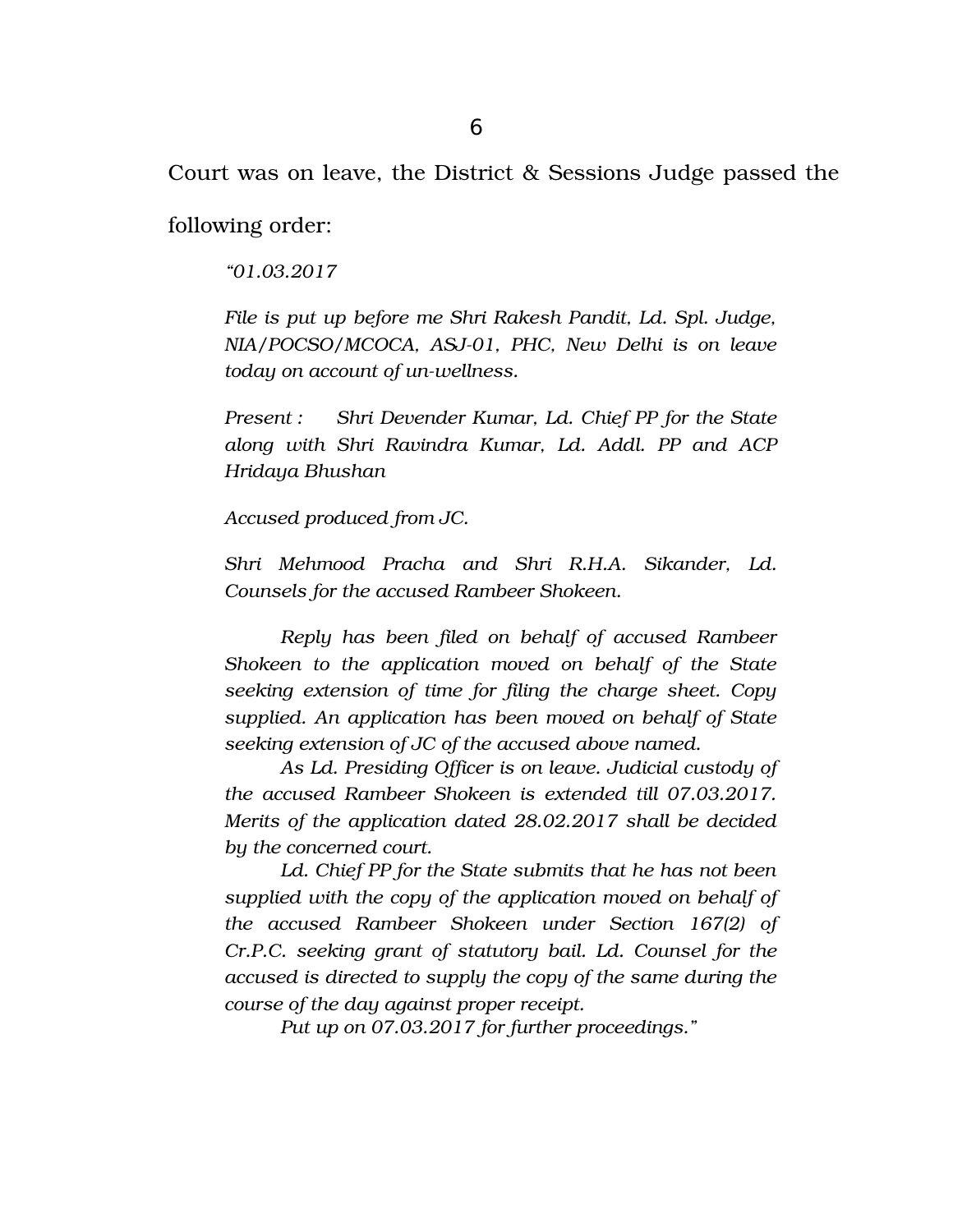**6.** On the next day i.e.  $2^{nd}$  March, 2017, the appellant moved another application for grant of statutory bail under Section 167(2) of Cr.P.C. read with Section 21(2)(b) of MCOCA.

7. On 4<sup>th</sup> March, 2017, the ACP/Special Cell/NDR, Lodhi Colony, New Delhi, moved an application before the Special Court for permission to interrogate the appellant in Central Jail No.3, Tihar, Delhi. The said application reads thus:

### *"ANNEXURE P8*

### *IN THE COURT OF SHRI RAKESH PANDIT, LD. ASJ, MCOCA# 25, PATIALA HOUSE COURTS, NEW DELHI.*

*FIR No.10/2015 dated 23.02.2015 U/s 3/4 MCOC Act PS Special Cell, Lodhi Colony, Delhi.*

| Sl.  | Name, Parentage &                 | Date of arrest |
|------|-----------------------------------|----------------|
| No.  | address                           |                |
|      |                                   |                |
| /0/1 | RAMBEER SHOKEEN aged   01.12.2016 |                |
|      | - 37 years, S/0 Shri Naval        |                |
|      | Singh $r/o$ H.No.151,             |                |
|      | Extension-IV, Nangloi,            |                |
|      | Delhi-41 & permanent              |                |
|      | address - H.No.70, village        |                |
|      | Kamruddin Nagar, P.S.             |                |
|      | Nihal Vihar, Delhi.               |                |

*Subject : Regarding permission for interrogation in Central Jail, Tihar, Delhi.* 

*Hon'ble Sir,*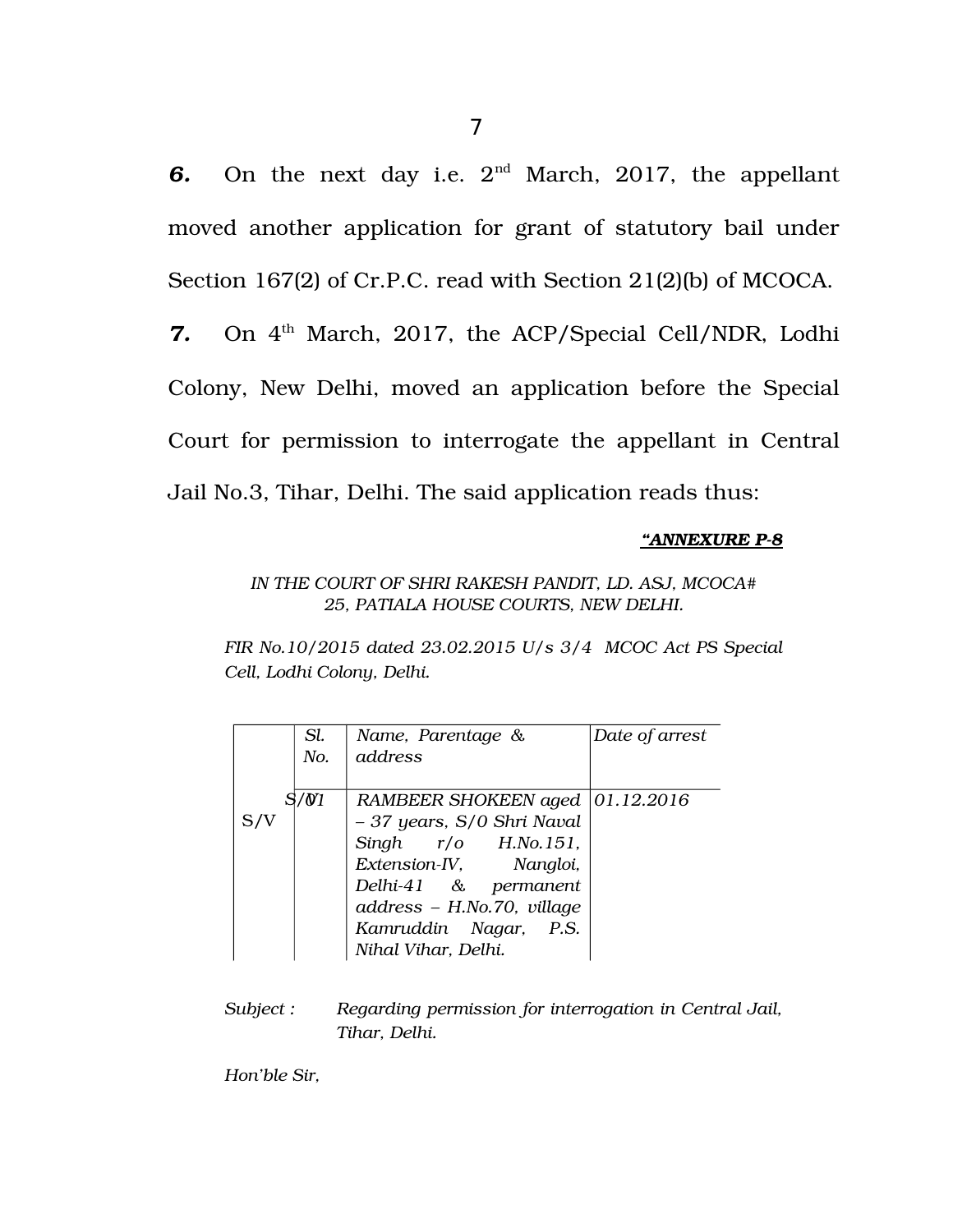*It is submitted that the present case is pending investigation against accused Rambeer Shokeen and other syndicate members for running an organized crime syndicate in Delhi & other states by committing a series of sensational crimes including gruesome and inimical murder, extortion by putting by some businessmen in fear with criminal intimidation, obstruction of Govt. servants to deter them from discharge of official duties and offences under the arms act etc.*

*On 01.12.2016, accused Rambeer Shokeen was arrested in this case. During investigation it is revealed that in November 2013, he had filed an affidavit before Election Commission to contest Delhi Legislative Assembly Election. In this affidavit, he has shown immoveable and moveable assets of himself & his wife worth Rs.1.85 crores (approx.). As per report dated 10.02.2017 of Income Tax Department, neither he nor his wife Mrs. Reeta Shokeen has filed income tax returns during year 20062016.*

*In view of above, it is humbly requested that the necessary permission to interrogate accused Rambeer Shokeen may be granted in Central Jail No.3, Tihar, Delhi. The accused Rambeer Shokeen is running in judicial custody till 07.03.2017.*

*Submitted please,* 

*Sd./ (HRIDAYA BHUSHAN) ACP/Special Cell/NDR Lodhi Colony, New Delhi Dated: 04.03.2017"*

The Special Judge considered the said application on  $4<sup>th</sup>$ March, 2017 and allowed the prayer for permission to interrogate the appellant in judicial custody before  $7<sup>th</sup>$  March, 2017. The order passed by the Special Court reads thus:

*"04.03.2017*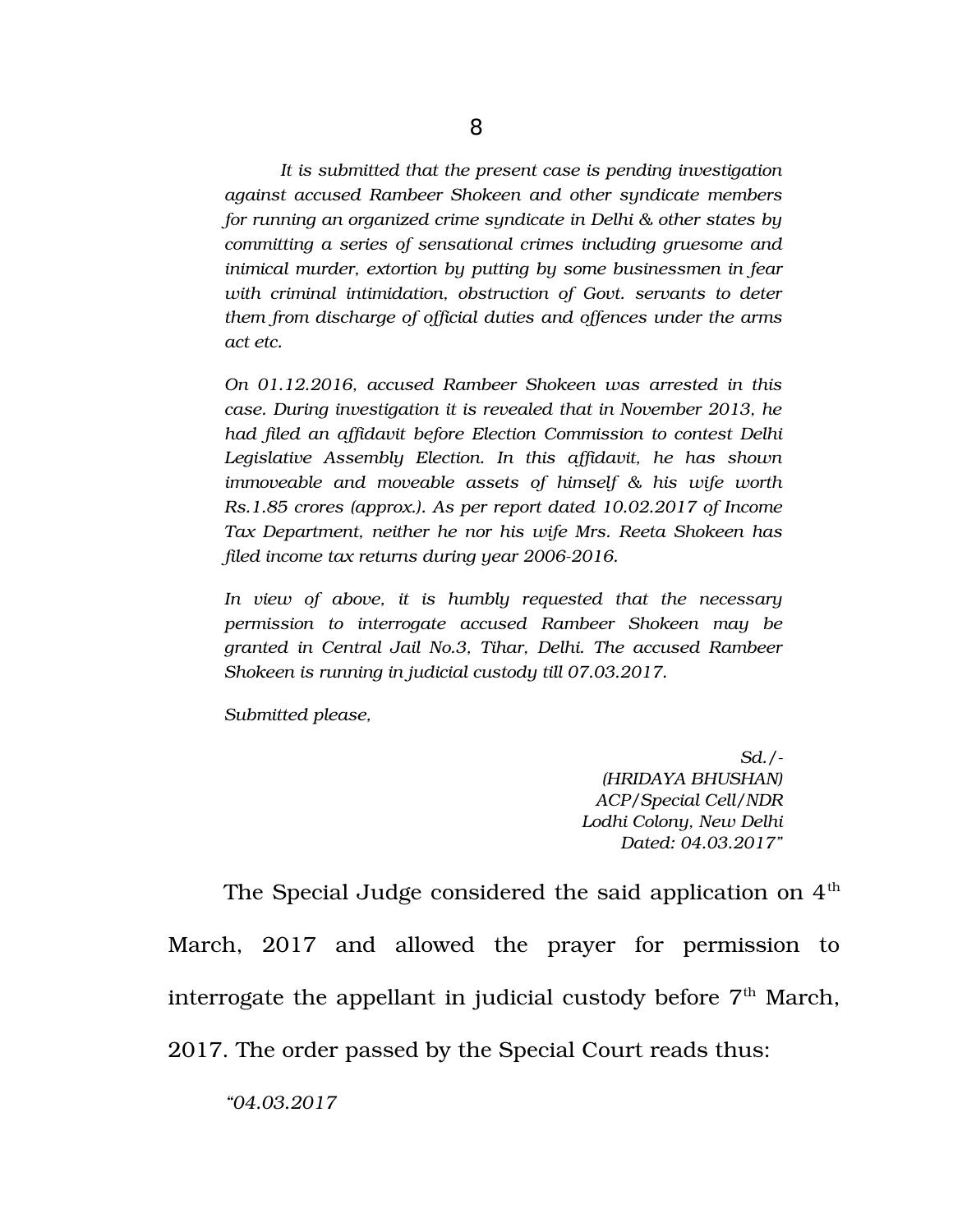*File is put up before me as Shri Rakesh Pandit, Ld. Spl. Judge, NIA/POCSO/MCOCA, ASJ-01, PHC has gone to Odisha for National Seminar, Judicial Academy, Cuttack. Present : Shri Ravindra Kumar Ld. Addl. PP for the State ACP Hridaya Bhushan along with Inspector Ravinder Kumar Tyagi.*

*Accused Pankaj Sehrawat, Neeraj Sehrawat, Naveen Dabas and Rahul Dabas produced from JC.*

*An application has been moved on behalf of Special Cell seeking permission to interrogate the accused Rambeer Shokeen in Central Jail No.3, Tihar Delhi submitting that the accused Rambeer Shokeen was arrested in this case on 01.12.2016 and he is running in JC which is extended till 07.03.2017. During investigation it is revealed that in November, 2013, he has filed an affidavit before Election Commission to contest Delhi Legislative Assembly Election and in the said affidavit, he has shown his immovable and moveable assets as well as of his wife which is worth Rs.1.85 crores (approx.). It is stated that as per the report dated 10.02.2017 of Income Tax Department, neither he nor his wife Smt. Reeta Shokeen has filed income tax return during the year 20062016.*

*Heard. Keeping in view the fact and circumstances, the application stands allowed by permitting Special Cell to interrogate the accused Rambeer Shokeen in judicial custody before 07.03.2017.*

*Application stands disposed of accordingly. Copy of this Order be sent to Superintendent, Tihar Jail, Delhi for compliance.*

*Copy of this Order be also given to the Special Cell, as prayed for.*

*Put up on 18.03.2017 for further proceedings."*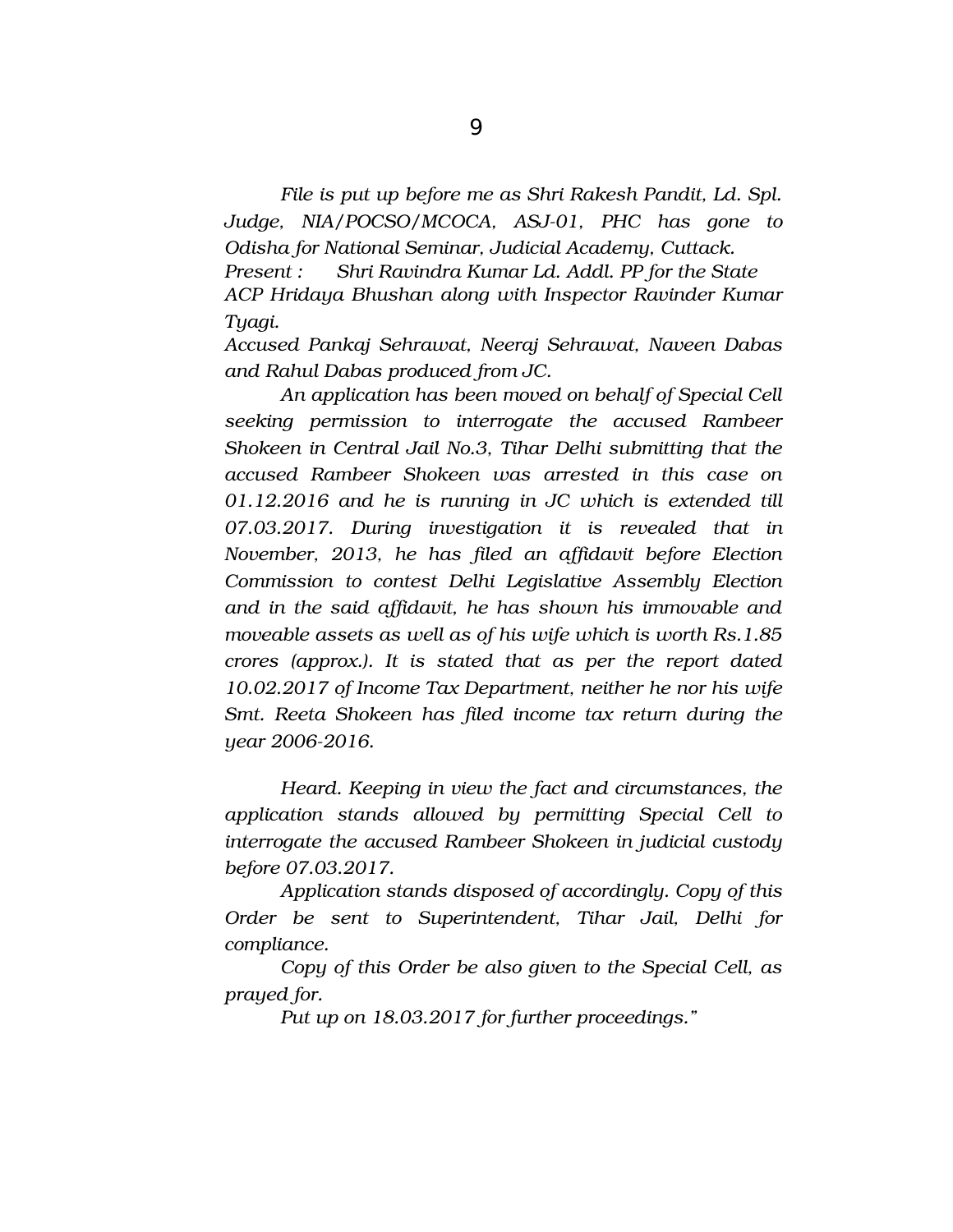**8.** On 7<sup>th</sup> March, 2017, the application for extension of time for filing charge-sheet dated  $28<sup>th</sup>$  February, 2017 and the application filed by the appellant for grant of statutory bail dated  $2<sup>nd</sup>$  March, 2017, were taken up by the Special Court. The Court after considering the arguments of the parties passed the following order:

*"07.03.2017*

*Present: Shri Ravindra Kumar Ld. APP for State. Shri Mehmood Pracha and Sh. R.H.A. Sikander counsel for accused. Accused Rambeer Shokeen from JC. IO ACP Hirdey Bhushan in person. Arguments heard on application for extension of time for investigation dated 28.02.2017 and on application u/sec.167 (2) Cr.P.C. dated 02.03.2017 (moved at 10.00 a.m.) Put up for order on these applications on 08.03.2017. JC is extended till 08.03.2017. Copy of order be given dasti."*

**9.** As directed, the matter was taken up by the Special Court on  $8<sup>th</sup>$  March, 2017 when the prosecution filed supplementary charge-sheet against the appellant. The Court passed the following order:

*"08.03.2017*

*Present: Shri Ravindra Kumar Ld. APP for State.*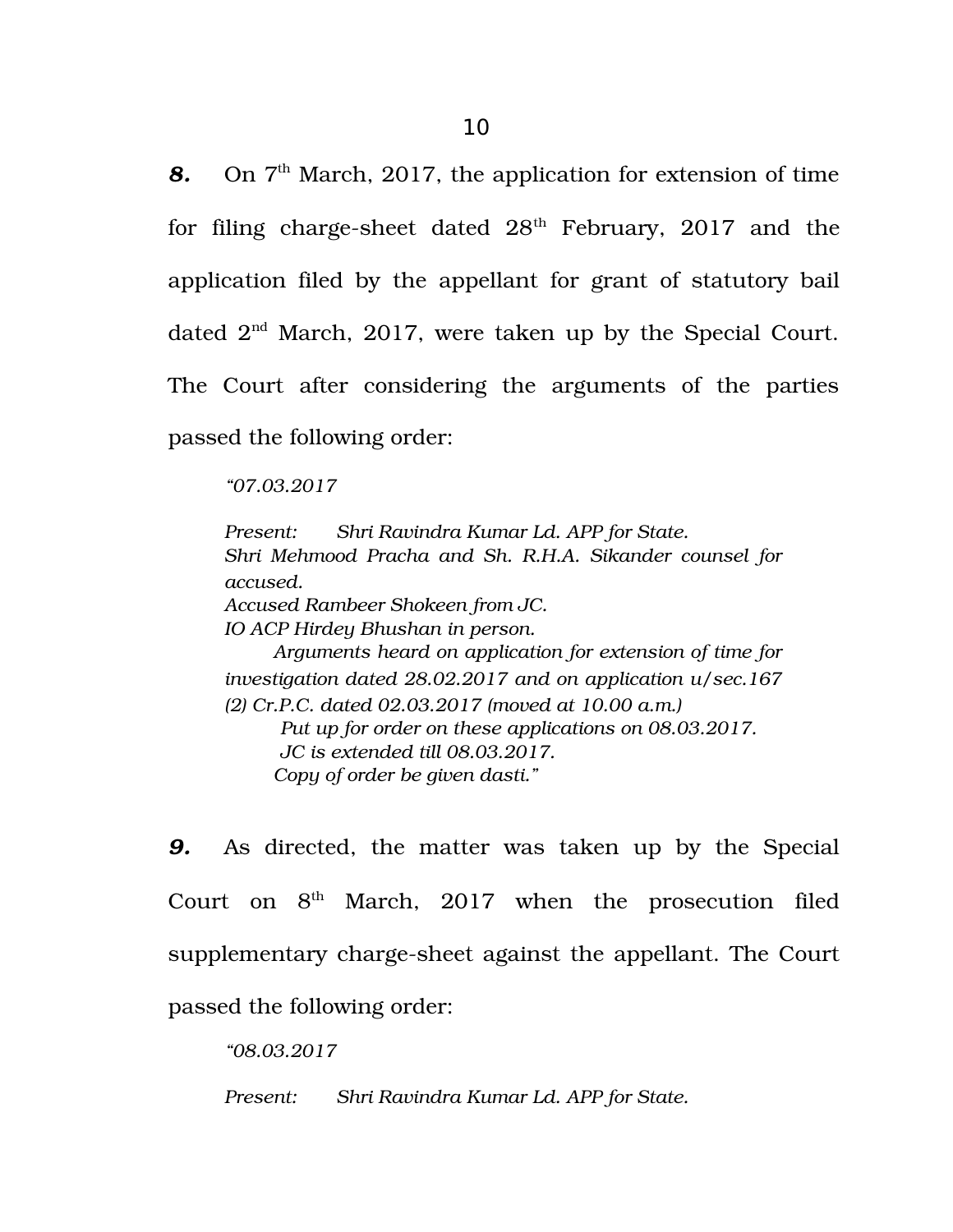*Shri Mehmood Pracha and Sh. R.H.A. Sikander and Prateek Gupta counsel for accused Rambeer Shokeen. IO ACP Hirdey Bhushan in person. Accused Rambeer Shokeen from JC.*

*Supplementary charge sheet filed with respect to Accused Rambeer Shokeen.*

*Charge sheet perused I take cognizance of the offences involved.*

*Copies of documents supplied with respect to the charge sheet against Rambeer Shokeen. Time sought by IO to supply copy of earlier charge sheet against other accused persons. Same be supplied within 7 working days.*

*Put up for scrutiny of documents on 18.03.2017.*

*Considering the fact that supplementary charge sheet has already been filed against accused Rambeer Shokeen, so the application regarding extension of time dated 28.02.2017 become infructuous and thus dismissed as infructuous. Put up for arguments/order on application u/sec. 167 (2)*

*Cr.P.C. on 09.03.2017."*

**10.** Again, the matter was taken up on 9<sup>th</sup> March, 2017 when

the hearing on statutory bail application remained

inconclusive. The Court passed the following order:

*"09.03.2017 Present: Shri Ravindra Kumar Ld. APP for State. Shri Mehmood Pracha and Prateek Gupta counsel for accused Rambeer Shokeen.*

*Part arguments on application u/sec.167 (2) Cr.P.C. Heard. Put up for further arguments on this application on 14.03.2017."*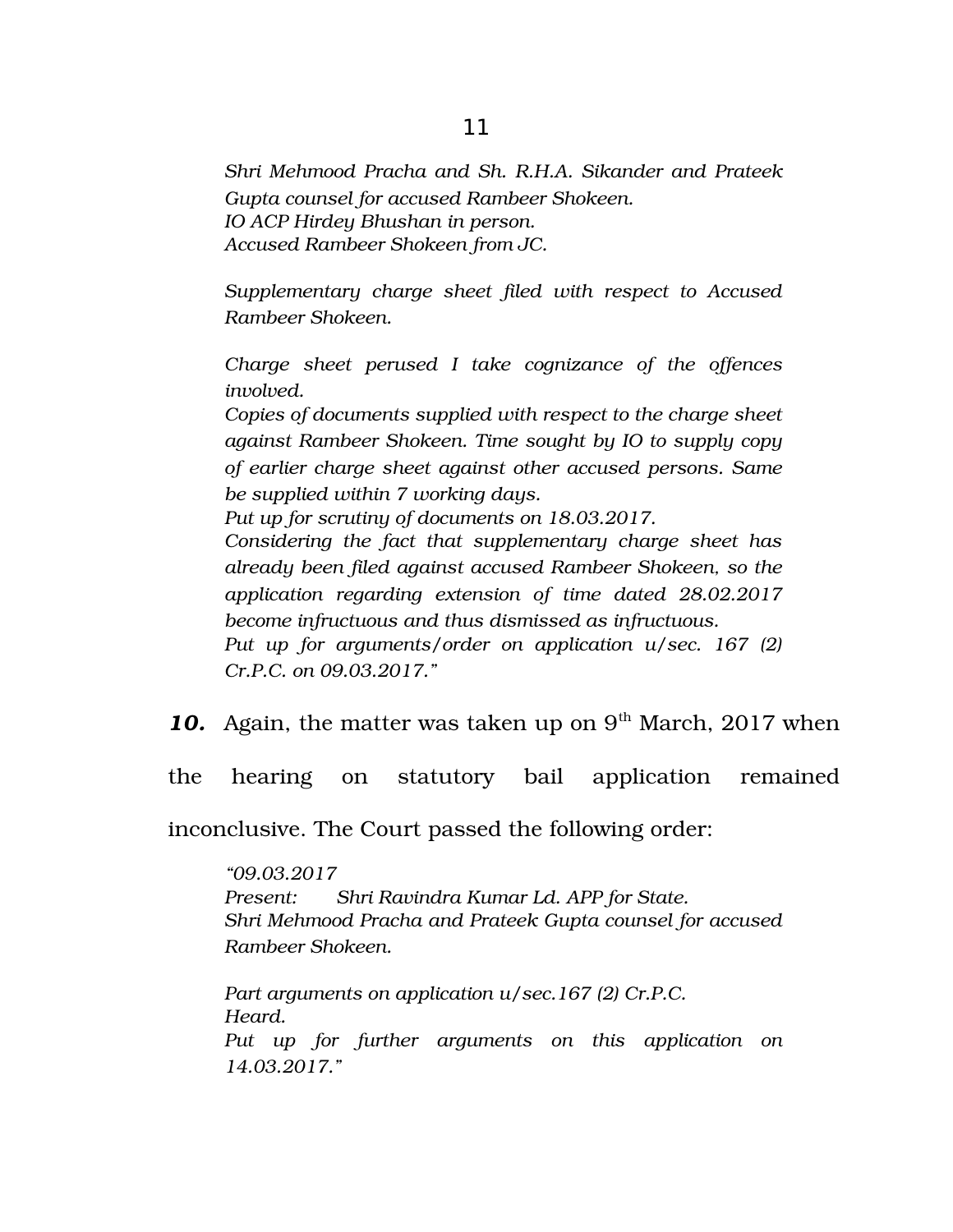11. Finally, on 14<sup>th</sup> March, 2017 the Special Court rejected the statutory bail application dated  $2<sup>nd</sup>$  March, 2017 filed by the appellant. The relevant extract of the observations/reasons recorded by the Special Court reads:

*"xxx xxx xxx xxx xxx*

*So, in these circumstances, the application dated 28.02.2017 i.e. seeking extension of period to file charge sheet/investigation was not decided on merits (as sought vide order dated 01.03.2017). Moreover, on 08.03.2017, cannot be decided on merits as the charge-sheet was already filed before order on this application.*

*So, in these circumstances, the issue before the court in this application is that whether vide order dated 01.03.2017, the said court of Ld. District & Session Judge, NDD was within its power to extend the judicial custody of the accused or not and for that purpose whether there should be a specific order of extension of period of investigation.*

*As far as this issue is concerned, the law says that it is the prerogative of the investigating agency to file charge sheet/complete investigation, as per their wishes. The Court cannot interfere in the period/duration of investigation. However, in Sec.21(2)(b) MCOCA, the rider is that in case if the investigation is not completed within 90 days and the prosecution/IO wanted that the accused shall remain in judicial custody, then only he has to move in terms of Sec.21(2)(b) of MCOCA.*

*In this case, the prosecution had moved such application on 28.02.2017 (analogous to the movement of application u/sec.167(2) Cr.P.C. by accused, before charge-sheet). The*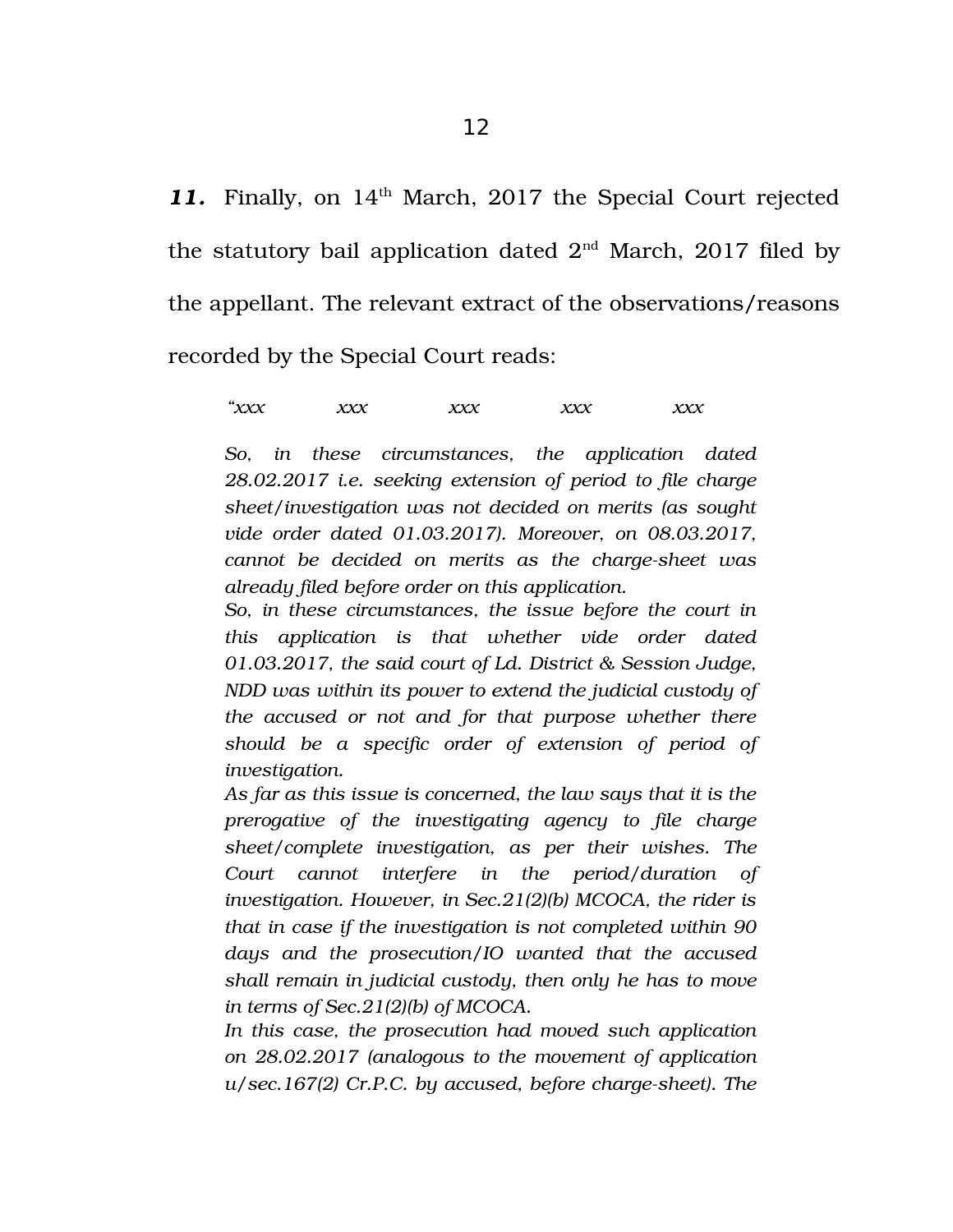*order could not be passed as the court under Sec.5(5) MCOCA had stated that the same is to be heard by the concerned court. So, there was no lapse on the part of IO. He had already moved the application on time. As far as the JC is concerned, the same has been extended by the concerned court after the application u/sec.28(2)(b) MCOCA is already moved by the IO. So, in these circumstances, the court had acted in legal way in extending the period of judicial custody since the application for seeking extension of time was already pending before the court.*

*So, in these circumstances, no ground exists which suggest that there was illegal custody of accused beyond the period of 90 days from the day of his first judicial remand and he is entitled for statutory bail u/sec.21(2)(b) of MCOCA.*

*So, the application u/sec. 167(2) Cr.P.C. alternatively read as application u/sec.21(2)(b) of MCOCA is dismissed. Copy of order be given dasti.*

*Put up for purpose fixed on date already fixed i.e. 18.03.2017."* 

*12.* Aggrieved, the appellant filed Criminal Appeal No.311/2017 before the High Court of Delhi at New Delhi and challenged the legality of orders dated  $1<sup>st</sup>$  March, 2017,  $4<sup>th</sup>$ March, 2017,  $7<sup>th</sup>$  March, 2017 and 14<sup>th</sup> March, 2017. Besides, the appellant moved an application for grant of interim bail. By the impugned judgment, the High Court has rejected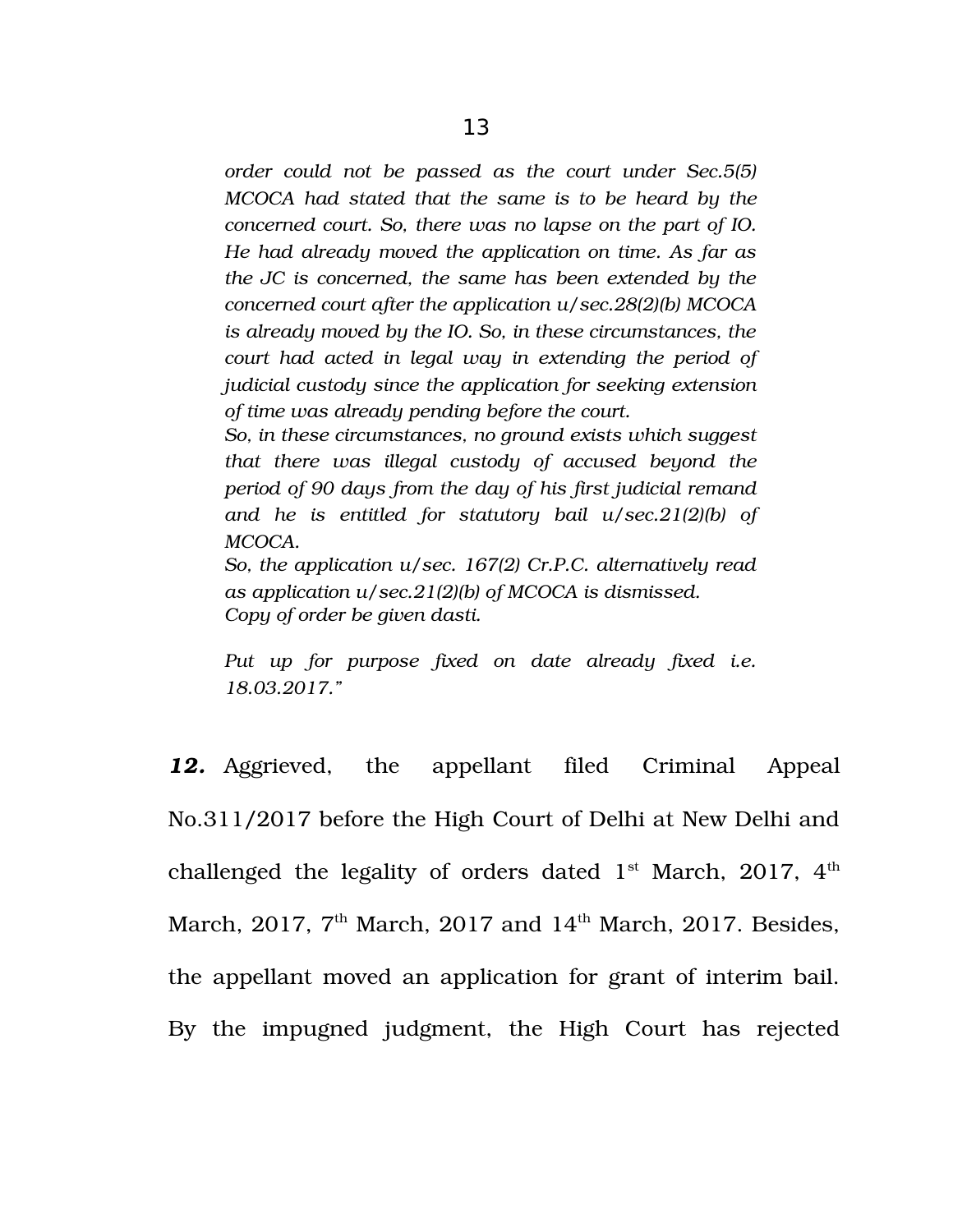Criminal Appeal No.311/2017 and Criminal M. (Bail) No.525/2017 on 22<sup>nd</sup> May, 2017.

*13.* The principal argument of the appellant before the High Court as noted in paragraph 20 of the impugned judgment is that the report/application submitted by the Additional Public Prosecutor for extension of time to file charge-sheet till  $15<sup>th</sup>$ March, 2017, was not in conformity with the requirement of proviso to Section 167(2) of Cr.P.C. The appellant placed reliance on the decision of this Court in *Hitendra Vishnu Thakur v. State of Maharashtra*, [1](#page-13-0) to buttress his submission. After adverting to the legal position expounded in the said decision, the High Court in paragraph 24 considered the factual matrix relevant for answering the issue. The contention specifically raised by the appellant has been dealt with from paragraph 25 of the impugned judgment and noted thus:

*"25. The request submitted by the public prosecutor on 28.2.2017 seeking extension of the period for filing charge-*

<span id="page-13-0"></span> $1$  (1994) 4 SCC 602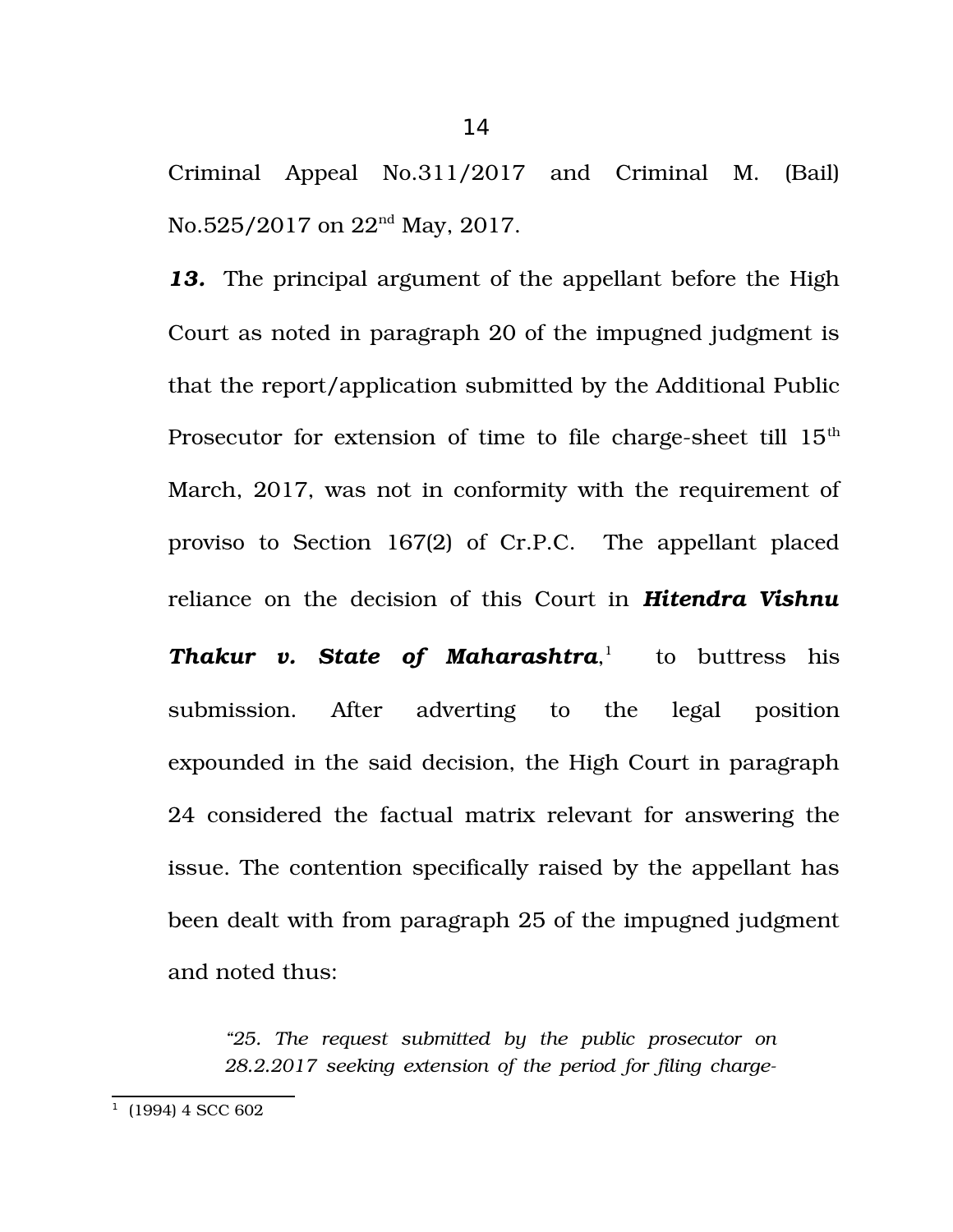*sheet against him in this case till 15.3.2017, briefly referred to the report of the investigating officer that had been submitted before him (the public prosecutor) and upon its perusal the brief background facts were mentioned indicating certain steps that had been taken to collect evidence with regard to the income and assets of the appellant. The public prosecutor informed the special court by the said request in writing that investigation of the case was to be conducted, inter alia, by his* ―*'further interrogation' as to the source of money for acquiring the assets worth Rs. 1.85 crores as had been declared to be held by him and his wife to the Election Commission at the time of contesting the election to Delhi Legislative Assembly in 2013, incometax returns not having been filed by him or his wife during 2006-2016.* 

*26. Pertinent to mention here that the request for interrogation of the appellant in custody made by the investigating officer on 4.3.2017, granted on the same date by the District and Sessions Judge, was for the same reasons and on the same grounds as were set out by the public prosecutor in his request submitted on 28.2.2017.* 

*27. It is true that the request of the public prosecutor submitted on 28.2.2017 is not captioned as 'report' nor does it specifically refer to the provision contained in the second proviso to Section 167 (2) Cr.P.C. But, this cannot be construed as a deficiency. It has to be borne in mind that it is not a matter of form but one of substance. The request in writing dated 28.2.2017 of the additional public prosecutor satisfies the twin criteria of the second proviso to Section 167 (2) Cr.P.C. It indicates that the public prosecutor had subjected the investigating officer's report as made to him to scrutiny and also informed the court the progress of the investigation and setting out the reasons why the continued detention of the appellant in custody was necessary. Therefore, it has to be accepted as a 'report' of the public*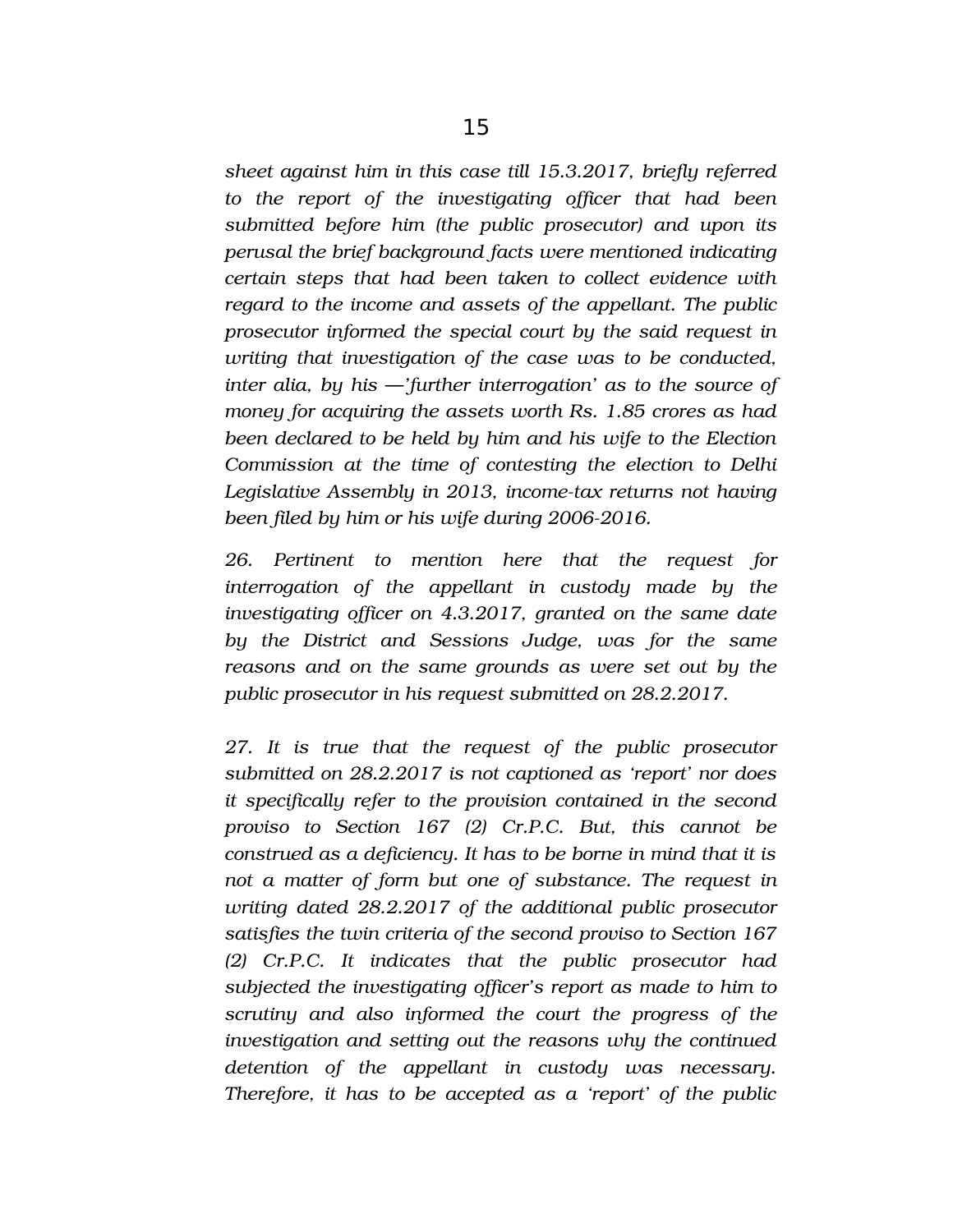*prosecutor satisfying the requirements of second proviso to Section 167 (2) Cr.P.C. Whether or not, in the facts and circumstances of the case, as prevailing on the date such report was submitted to the special court will have to be considered separately.* 

*28. As noted above, the appellant had moved an application under Section 167(2) Cr.P.C. for release on bail by default under Section 167(2) Cr.P.C. on 28.2.2017. It is fairly conceded by the learned counsel for the appellant that such application moved on 28.2.2017 was premature as ninety days would expire only on 1.3.2017.* 

*29. On 28.2.2017, besides the application of the investigating officer seeking extension of the custody period of the appellant, the report of the public prosecutor for extension of the period of investigation had come be submitted to the special court. Without doubt, the report could be considered before expiry of the period of ninety days or on the last day of such period ordinarily available which would be 1.3.2017. The special court, within its judicial discretion, decided to postpone the consideration to the following date i.e. 1.3.2017. It is reflected in the order passed on 1.3.2017 by the District and Sessions Judge, as extracted earlier, that the additional sessions judge presiding over the special court was indisposed and, therefore, on leave of absence on 1.3.2017. The District and Sessions Judge, before whom the file was placed for consideration of the report of the public prosecutor and the application of the investigating officer, decided to defer the former to 7.3.2017 for it to be 'decided by the concerned court' while extending the judicial custody for such period. Questions have been raised as to the competence of the District and Sessions Judge to deal with this case under MCOCA on the plea that the judicial officer presiding over the court of District and Sessions Judge was not designated as a special court in terms of Section 5 MCOCA."*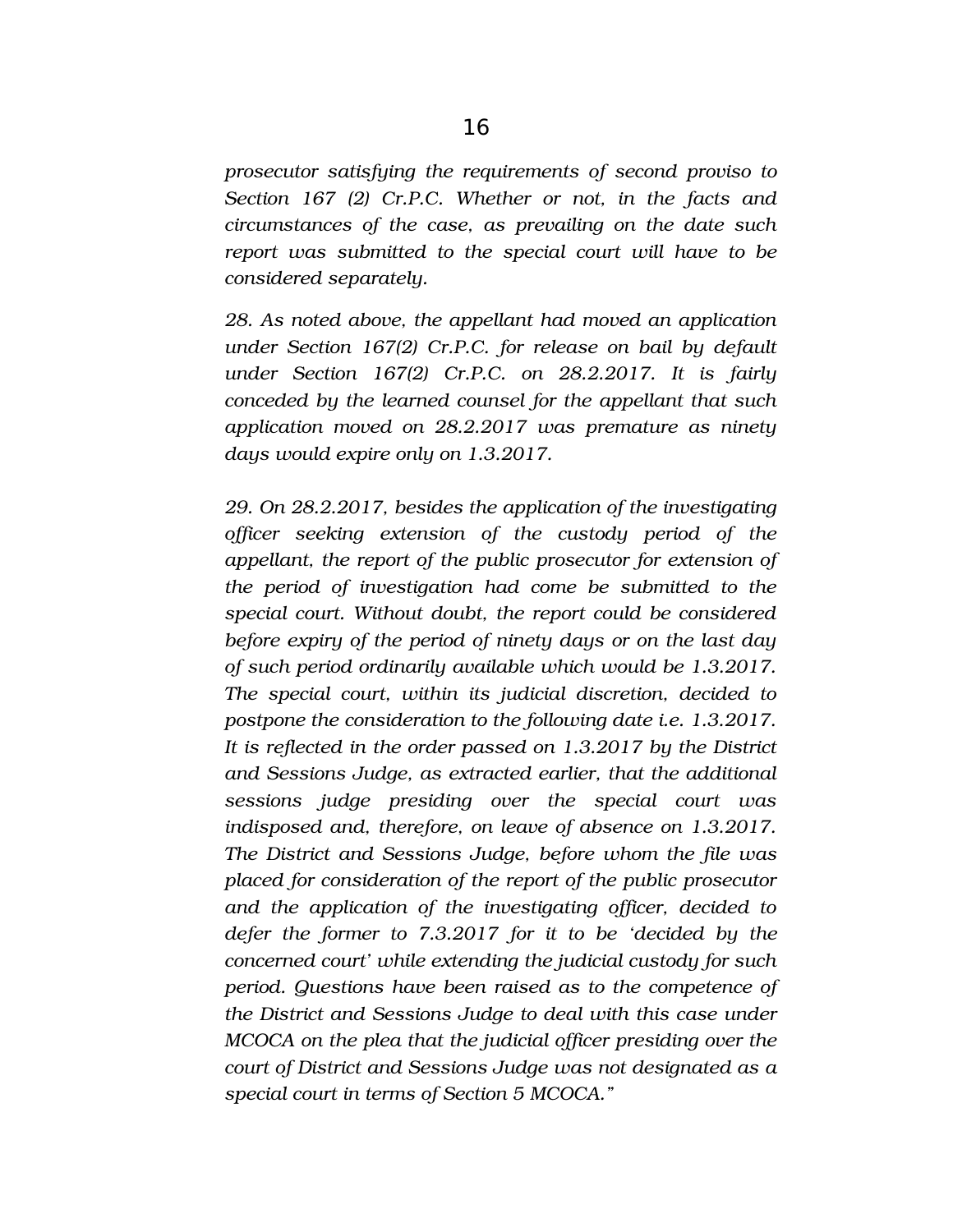14. While dealing with the argument regarding the competence of the District & Sessions Judge, the High Court referred to the Notification dated 15<sup>th</sup> September, 2010 and opined that it was regarding conferral of powers of Presiding Officer of the Special Court under MCOCA ascribable to Section 5 of the special enactment. Further, the Lieutenant Governor of National Capital Territory of Delhi was pleased to confer on each member of the Delhi Higher Judicial Service, inter alia, the powers of Presiding Officer of the Special Court under MCOCA as extended to NCT of Delhi, with conferral of powers to be exercised "with effect from the date of assumption of the charge" of such post in pursuance of "transfer or posting orders by the Chief Justice of the Delhi High Court".

*15.* The High Court then considered the grounds urged by the appellant and after adverting to Section 5 of MCOCA and Section 15 of the General Clauses Act and the reported precedents pressed into service by both the sides, answered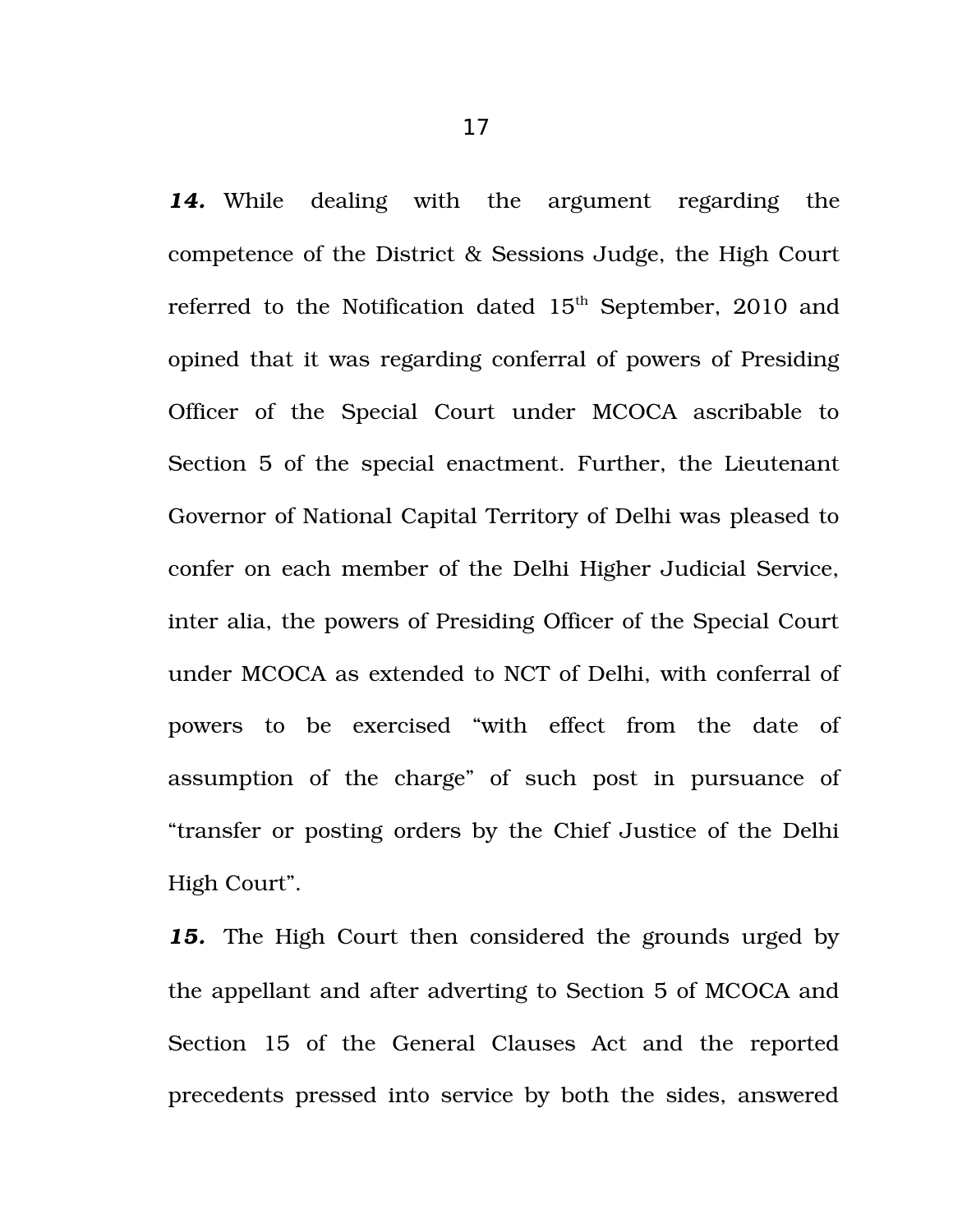the issue against the appellant. The High Court concluded that the validity of Notification dated  $15<sup>th</sup>$  September, 2010, issued by the Lieutenant Governor of NCT of Delhi, inter alia, conferring powers to be exercised by the members of Delhi Higher Judicial Service, in terms of MCOCA, such empowerment being "ex-officio", cannot be questioned.

16. As regards the merits of the application for grant of statutory bail, the High Court adverted to the decisions relied upon by the parties. In paragraph 69 the Court then observed:

*"69. As has been held above, the District and Sessions Judge, while dealing with the matter arising out of, inter alia, the report of the public prosecutor on 01.03.2017, and the additional sessions judge presiding over the special court also dealing, amongst others, with the said report of the public prosecutor on 07.03.2017 and 08.03.2017, failed to discharge the judicial responsibility properly. The consideration of the report of the public prosecutor, submitted (on 28.02.2017) well in time before expiry of the period of ninety days ordinary available, was deferred unnecessarily on 01.03.2017 and beyond till it was treated, wrongly so, as* ―*infructuous on 08.03.2017. It is against this backdrop that the appellant argues that there being no order in terms of second proviso to Section 167(2) Cr.P.C. enlarging the period of investigation, a right to bail by default has accrued in his favour which cannot be defeated by submission of the charge*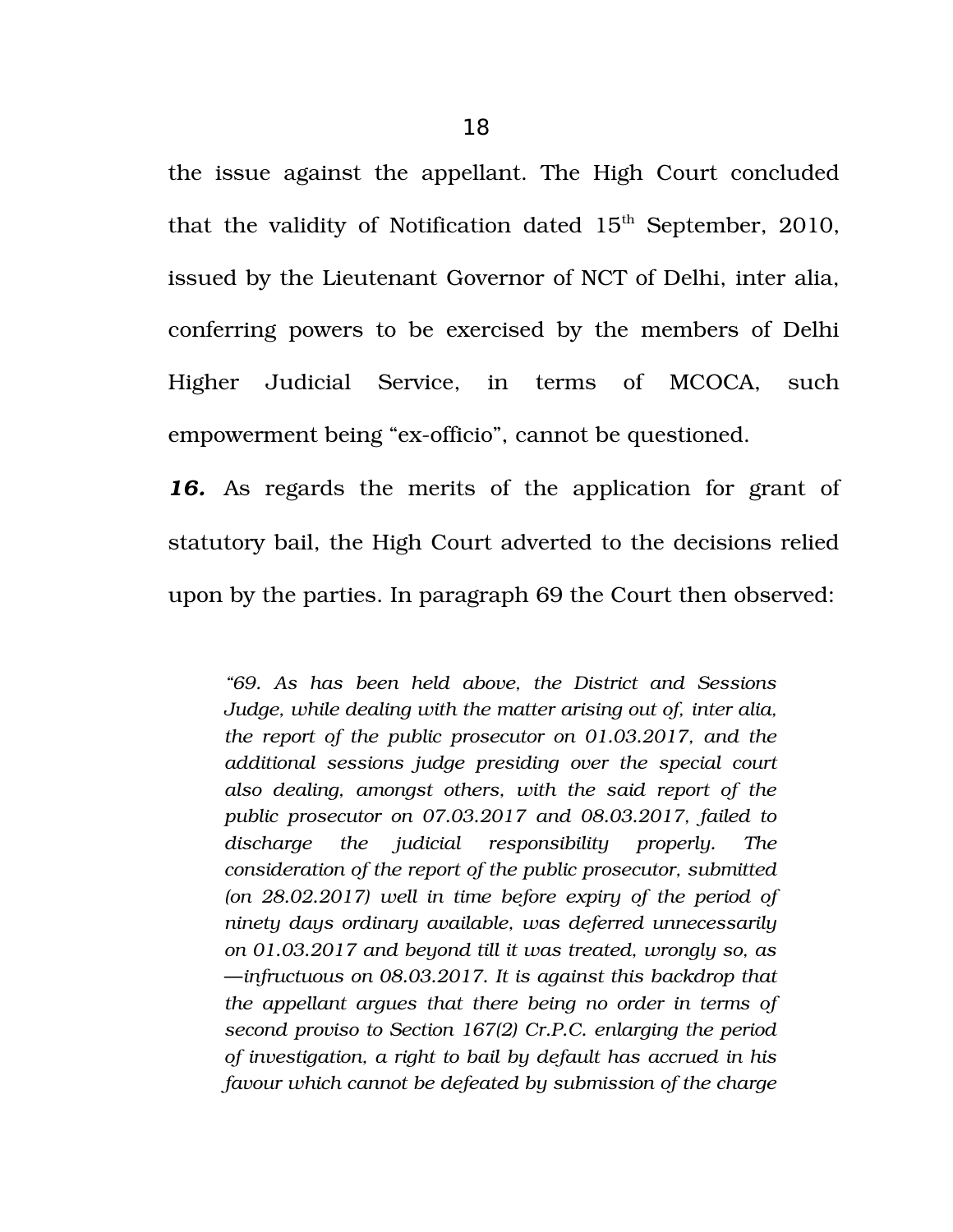*sheet on 07.03.2017. The crucial question, however, is as to whether such benefit can be extended to the appellant in a*

*fact-situation where the investigating police officer, and the public prosecutor, had done their part of the duty under the law, well within time, and the default in consideration of, and decision on, the report of the public prosecutor was wholly for the reasons (or, shall we say, fault) attributable to the District & Sessions Judge and the special court."* 

## *17.* Again in paragraphs 74 to 77, the Court observed thus:

*"74. It is clear that the report submitted on 28.02.2017 by the public prosecutor in terms of second proviso to Section 167(2) Cr. PC seeking enlargement of time for completion of investigation did not receive due consideration of the court. If the grounds on which the public prosecutor was recommending extension of time were sufficient, there would be no justification for its denial and, resultantly absolutely no justification for the appellant to be released on bail by default.*

*If, on the other hand, the request was unfounded, it should have been rejected and an appropriate order extending release on bail by default should have been passed.* 

*75. Since the report did not receive due consideration and was improperly treated as 'infructuous', there are two options available before this court : one, to remit the matter back to the special court for a proper decision on the report or, two, to consider the report and pass appropriate order thereupon. The former course would only entail further delay. In a case involving questions of personal liberty, such course is not desirable. In this view, the learned counsel on both sides were also heard on the merits of the report of the public prosecutor,*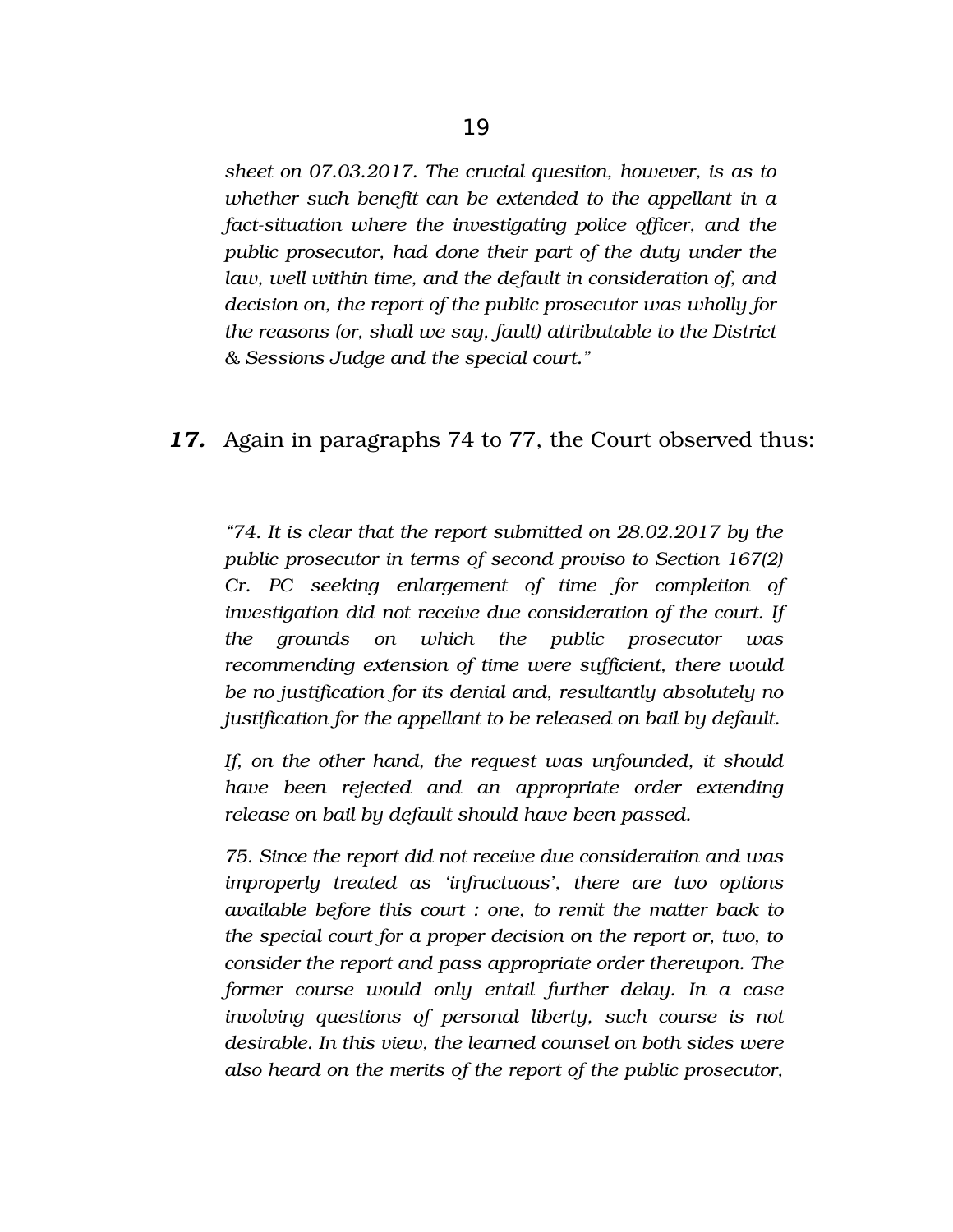*bearing in mind that this court is duty bound to secure the ends of justice and to prevent abuse of the process of court.* 

*76. The background facts and circumstances of the case against the appellant have already been noted. Certain assets of the appellant and members of his immediate family had come to light for which, prima facie, there was no account, particularly in view of the declaration made on the subject in 2013, when he was a candidate in the election to Delhi Legislative Assembly. Noticeably, the investigating officer was seeking opportunity to interrogate the appellant against these facts to seek his explanation, if any. Under the provisions of the special enactment (MCOCA), the investigating police officer is entitled to interrogate the accused in judicial custody. As mentioned earlier, a formal request to this effect made by the investigating officer was allowed by order dated 04.03.2017. The report submitted on 28.02.2017 by the public prosecutor, thus, is found to pass the necessary muster of the second proviso to Section 167(2) as inserted in the Code of Criminal Procedure by Section 21(2) of MCOCA. The fact that the charge-sheet was filed on 08.03.2017, only re-assures that the request for enlargement of time for completion of investigation made on 28.02.2017 was not with ulterior motive.* 

*77. In above view, in the considered view of this court, the request made by the public prosecutor should not only have received due consideration of the special court on 28.02.2017, or the District & Sessions Judge on 01.03.2017, but also deserved to be allowed. The trashing of the said report as "infructuous", by order dated 08.03.2017, was thus not only incorrect but improper. In these circumstances, in exercise of the jurisdiction vested in this court to satisfy itself as to the correctness, legality or propriety of the order passed or as to the regularity of proceedings of the inferior criminal court (under Section 397 Cr. PC), as indeed invoking the 'inherent*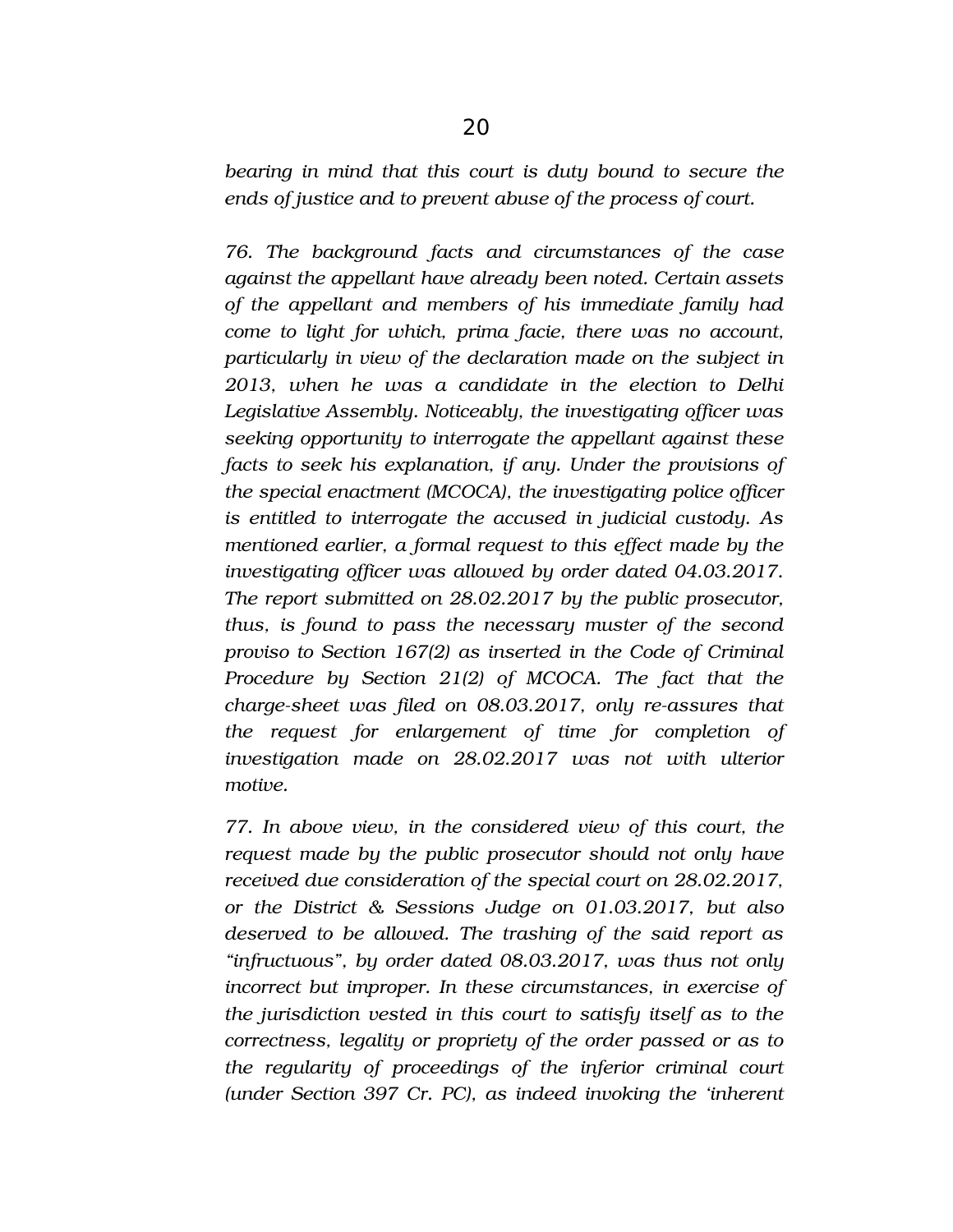*powers' of this court to secure the ends of justice and prevent abuse of the judicial process (under Section 482 Cr. PC), the order dated 08.03.2017 disposing of the report of the public prosecutor under second proviso to Section 167(2) Cr. PC is set aside and, instead the said report is accepted and the period for completion of investigation of the case at hand against the appellant is extended till 08.03.2017 when the report under* Section 173 Cr. PC (supplementary charge-sheet) against him *was actually filed. In this view, the prayer of the appellant for release on bail by default under Section 167(2) is rendered impermissible and is accordingly declined."*

*18.* Being aggrieved, the appellant has approached this Court by way of these appeals. In the course of hearing, the only argument canvassed by the counsel for the appellant was about the entitlement of the appellant for grant of statutory bail as, admittedly, the Special Court did not pass any specific order on the report/application for extension of time for filing of charge-sheet against the appellant preferred by the Additional Public Prosecutor. In absence of such an order, contends the appellant, the appellant acquired an indefeasible right. Thus, he ought to have been granted statutory bail as prayed vide application dated 2nd March, 2017, under Section 167(2) of Cr.P.C. read with Section 21(2)(b) of MCOCA. As the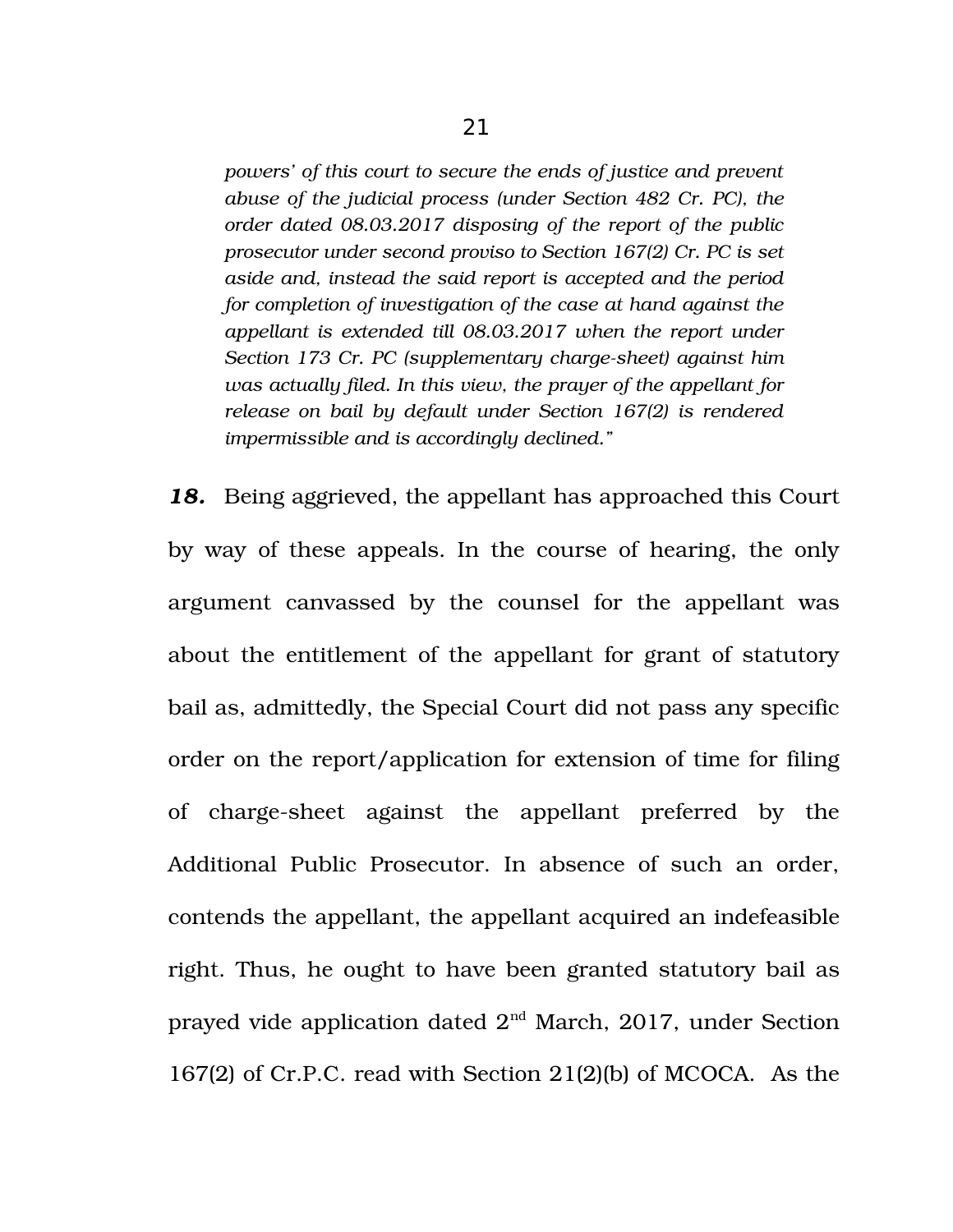statutory period of 90 days had already expired and there was no extension of time granted to the prosecution by the Special Court to file the charge-sheet, filing of the charge-sheet against the appellant on  $8<sup>th</sup>$  March, 2017 could not denude the appellant of statutory bail. In support of his submission, reliance is placed on the decisions in the case of *Union of India v. Nirala Yadav*, [2](#page-21-0) *Uday Mohanlal Acharya v. State* of Maharashtra,<sup>[3](#page-21-1)</sup> and Sanjay Dutt v. State through CBI<sup>[4](#page-21-2)</sup>. No other argument has been canvassed by the learned counsel for the appellant in these appeals.

*19.* The respondent on the other hand would support the reasons recorded by the Special Court and by the High Court to oppose these appeals. According to the respondent, the Special Court and the High Court have not committed any error in rejecting the prayer for grant of statutory bail, in view of indisputable facts of the present case. The appellant was well advised not to pursue his application for grant of

<span id="page-21-0"></span>2 (2014) 9 SCC 457

<span id="page-21-1"></span><sup>3</sup> (2001) 5 SCC 453

<span id="page-21-2"></span><sup>4</sup> (1994) 5 SCC 410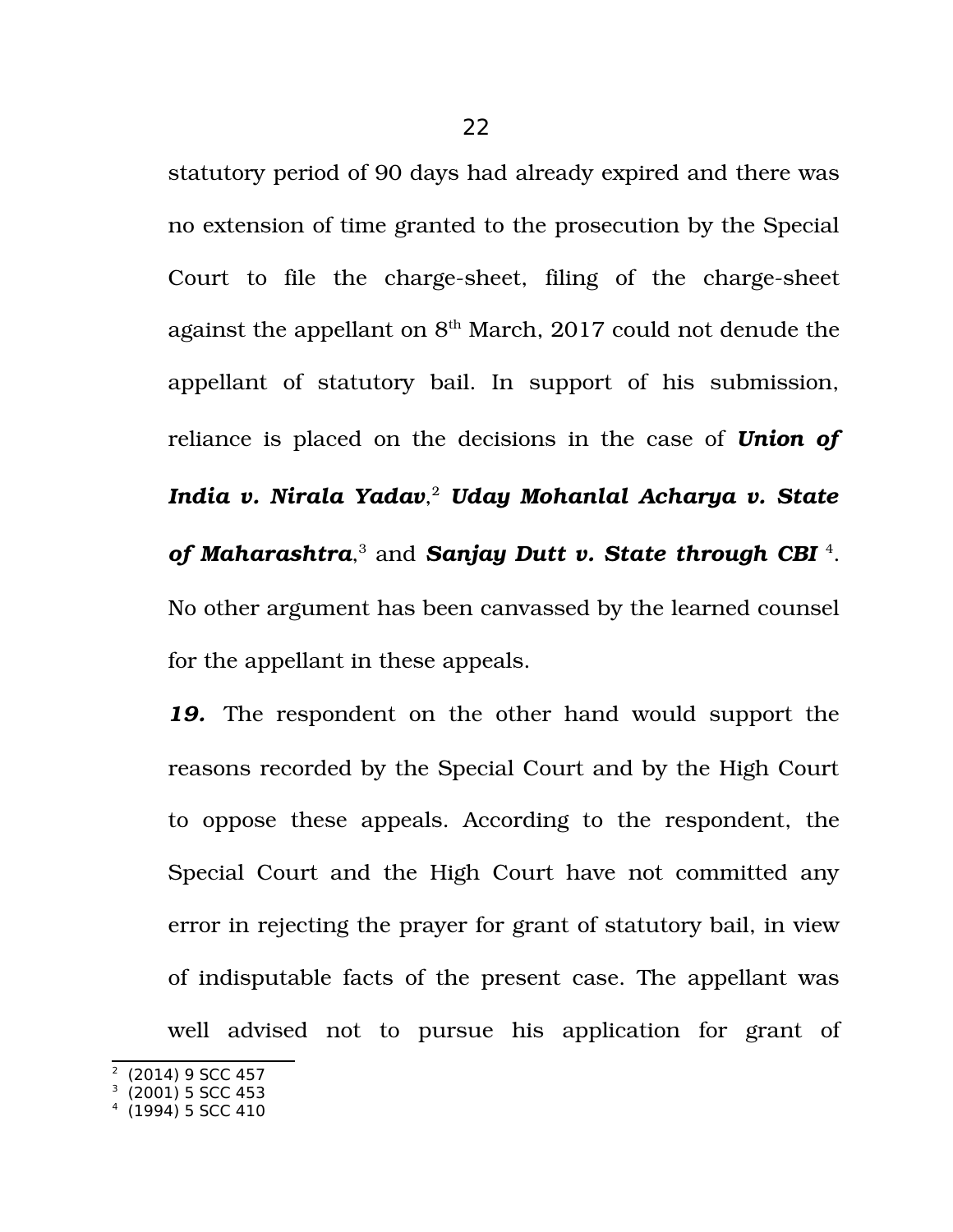statutory bail application dated  $28<sup>th</sup>$  February, 2017. For, by that date, 90 days period for filing charge-sheet had not expired. Resultantly, the question of entertaining prayer for grant of statutory bail did not arise. As regards the statutory bail application filed on  $2<sup>nd</sup>$  March, 2017, the same was also misconceived as the Additional Public Prosecutor had already filed report/application for extension of time on  $28<sup>th</sup>$  February, 2017 itself and the Court had extended the judicial custody of the appellant pursuant to the said application until  $1<sup>st</sup>$  March, 2017. Again on  $1<sup>st</sup>$  March, 2017, the hearing on report/application for extension of time preferred by the Additional Public Prosecutor was deferred and judicial custody was finally extended until 8<sup>th</sup> March, 2017. Further, merely because no express order was passed on the said report/application of the Additional Public Prosecutor on 2nd March, 2017 or for that matter, till  $8<sup>th</sup>$  March, 2017 when the charge-sheet was filed against the appellant, *ipso facto* did not create any right in favour of the appellant. For, judicial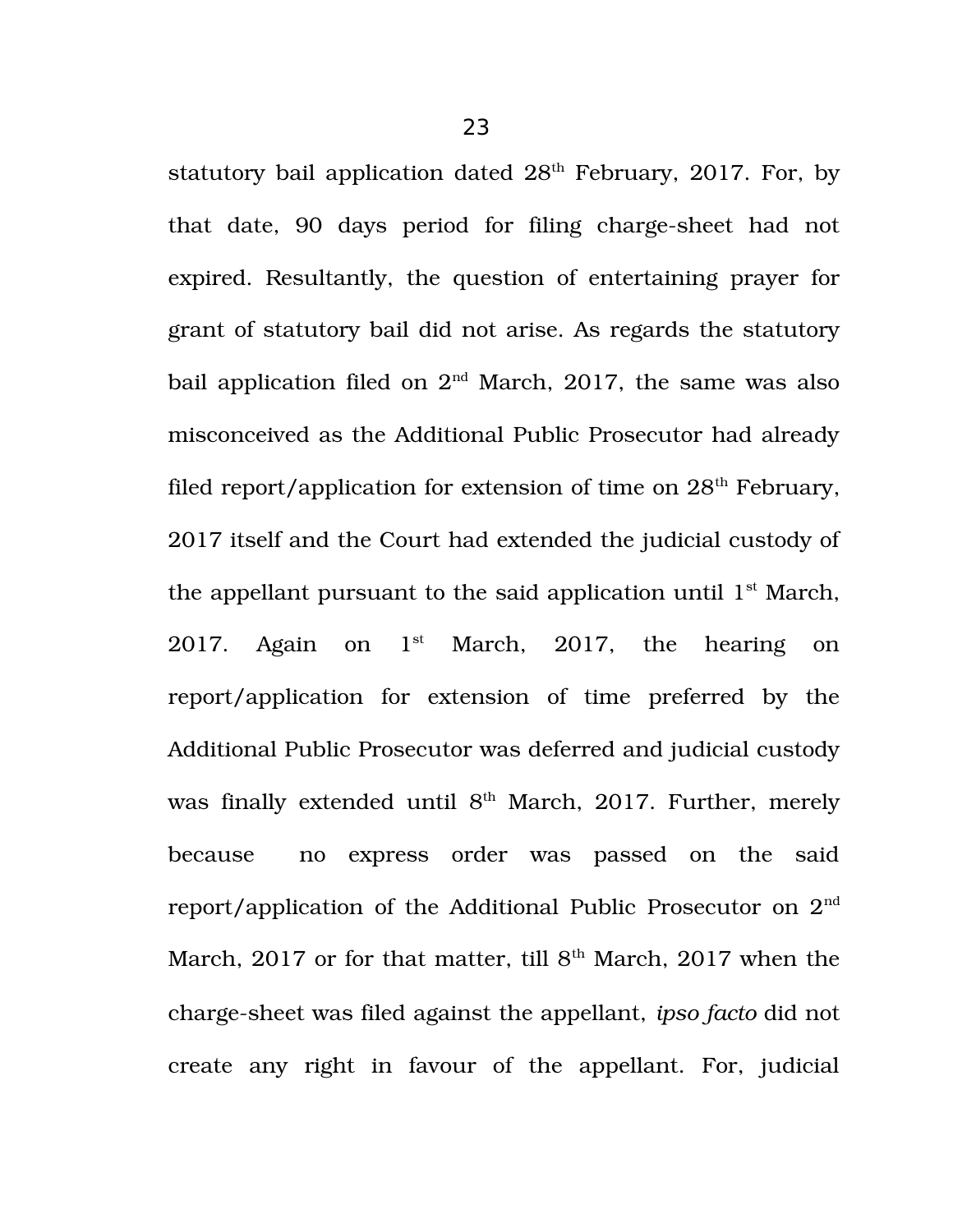custody of the appellant was consciously extended by the competent Court from time to time (from  $28<sup>th</sup>$  February, 2017 till the filing of charge-sheet). In any case, the Special Court, in law, was obliged to first decide the said report/application for extension of time preferred by the Additional Public Prosecutor, and only if the same was to be rejected before filing of the charge-sheet or expiry of the period of judicial custody of the appellant, could the appellant claim that an indefeasible right had accrued in his favour. In other words, application for grant of statutory bail preferred by the appellant on  $2<sup>nd</sup>$  March, 2017 was also premature and in any case, the same could not have been taken up for consideration until the report/application for extension of time to file chargesheet submitted by the Additional Public Prosecutor dated 28<sup>th</sup> February, 2017, was finally decided. In support of this submission, reliance has been placed on the dictum in paragraph 48 of the decision of the Constitution Bench in Sanjay Dutt's case (supra). It is contended that the decisions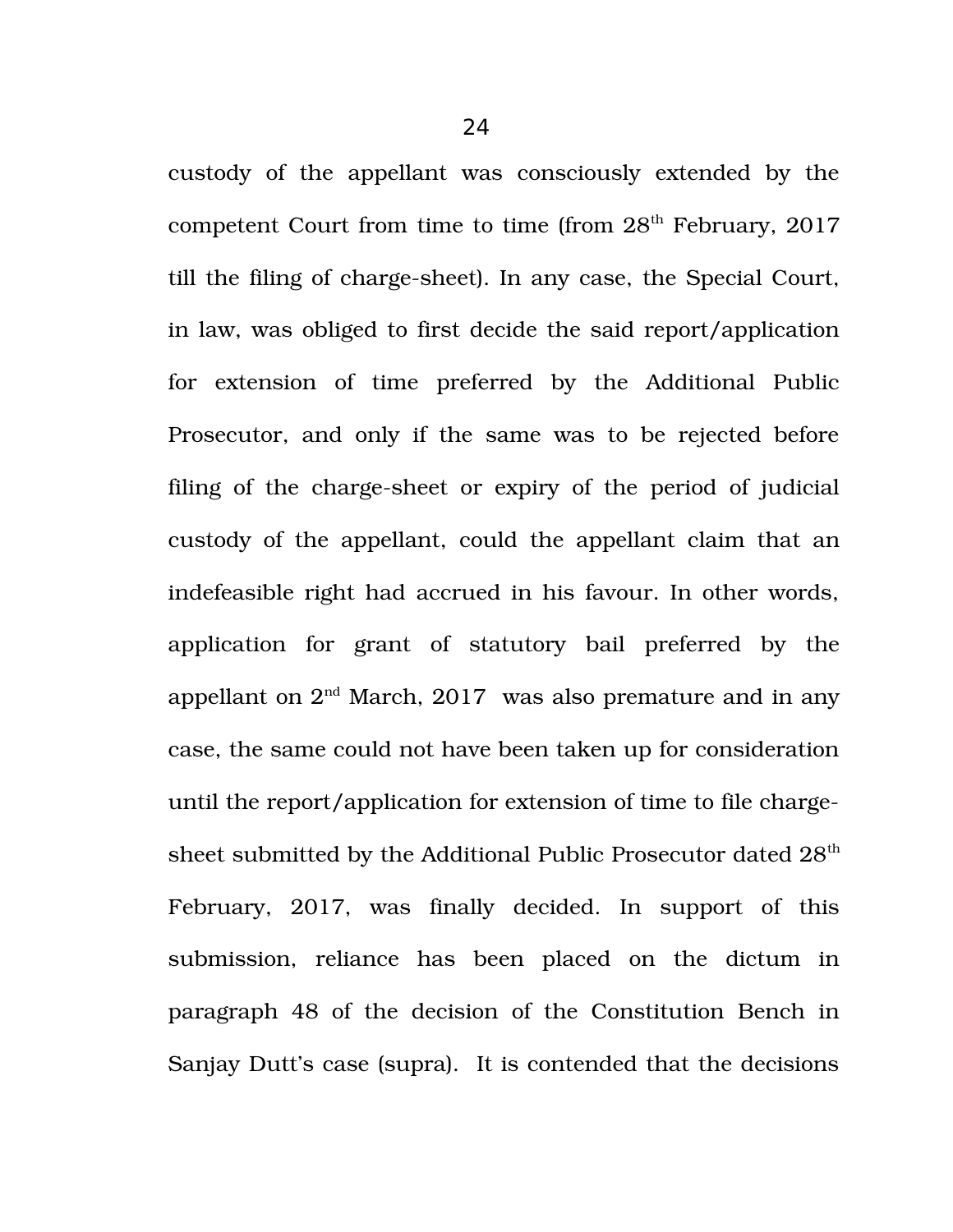in Uday Mohanlal Acharya (supra), Nirala Yadav (supra) and Sanjay Dutt will be of no avail to the appellant as the exposition in those cases was in light of the facts of those cases. It is contended that the High Court justly considered the merits of the report of the Additional Public Prosecutor dated  $28<sup>th</sup>$  February, 2017 for extension of time, and after analysing the relevant aspects, concluded that the request made by the Additional Public Prosecutor was genuine and appropriate. The High Court, after hearing both sides, concluded that the time to file charge-sheet against the appellant stood extended till  $8<sup>th</sup>$  March, 2017 when the same was, in fact, filed. Resultantly, the application for grant of statutory bail filed by the appellant albeit on  $2<sup>nd</sup>$  March, 2017, was bound to be dismissed. According to the respondents, these appeals are devoid of merit and ought to be dismissed.

*20.* We have heard Mr. Mehmood Pracha, learned counsel appearing for the appellant and Ms. Pinky Anand, learned Additional Solicitor General assisted by Mr. Aman Sinha,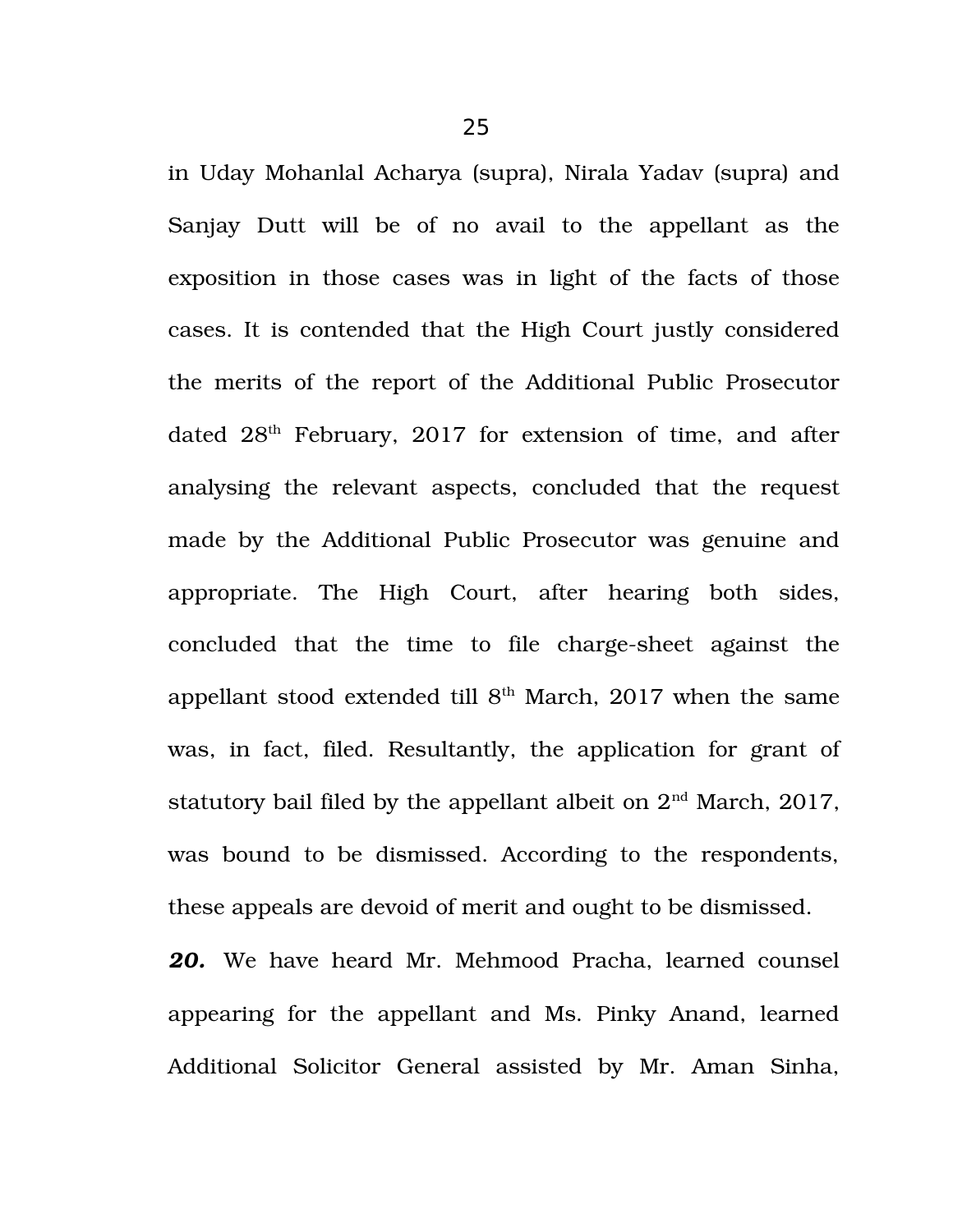learned senior counsel and Mr. B.V. Balaram Das, learned counsel for the respondent.

*21.* After having analysed the facts and events as unfolded from  $28<sup>th</sup>$  February,  $2017$  until  $8<sup>th</sup>$  March,  $2017$ , it is indisputable that on  $28<sup>th</sup>$  February, 2017, the Additional Public Prosecutor had filed report for extension of time to file charge-sheet against the appellant until  $15<sup>th</sup>$  March, 2017. The same was filed within time, before the expiry of 90 days from the date of initial arrest of the appellant in connection with the subject FIR. Realising this position, the appellant did not pursue his first application for statutory bail dated  $28<sup>th</sup>$ February, 2017. Instead, he was advised to file a fresh statutory bail application on  $2<sup>nd</sup>$  March, 2017. Admittedly, on  $2<sup>nd</sup> March, 2017$  the report submitted by the Additional Public Prosecutor dated  $28<sup>th</sup>$  February, 2017 was still undecided. Therefore, no right can be said to have accrued to the appellant for grant of bail on the ground of default. In law, only upon rejection of the prayer for extension of time sought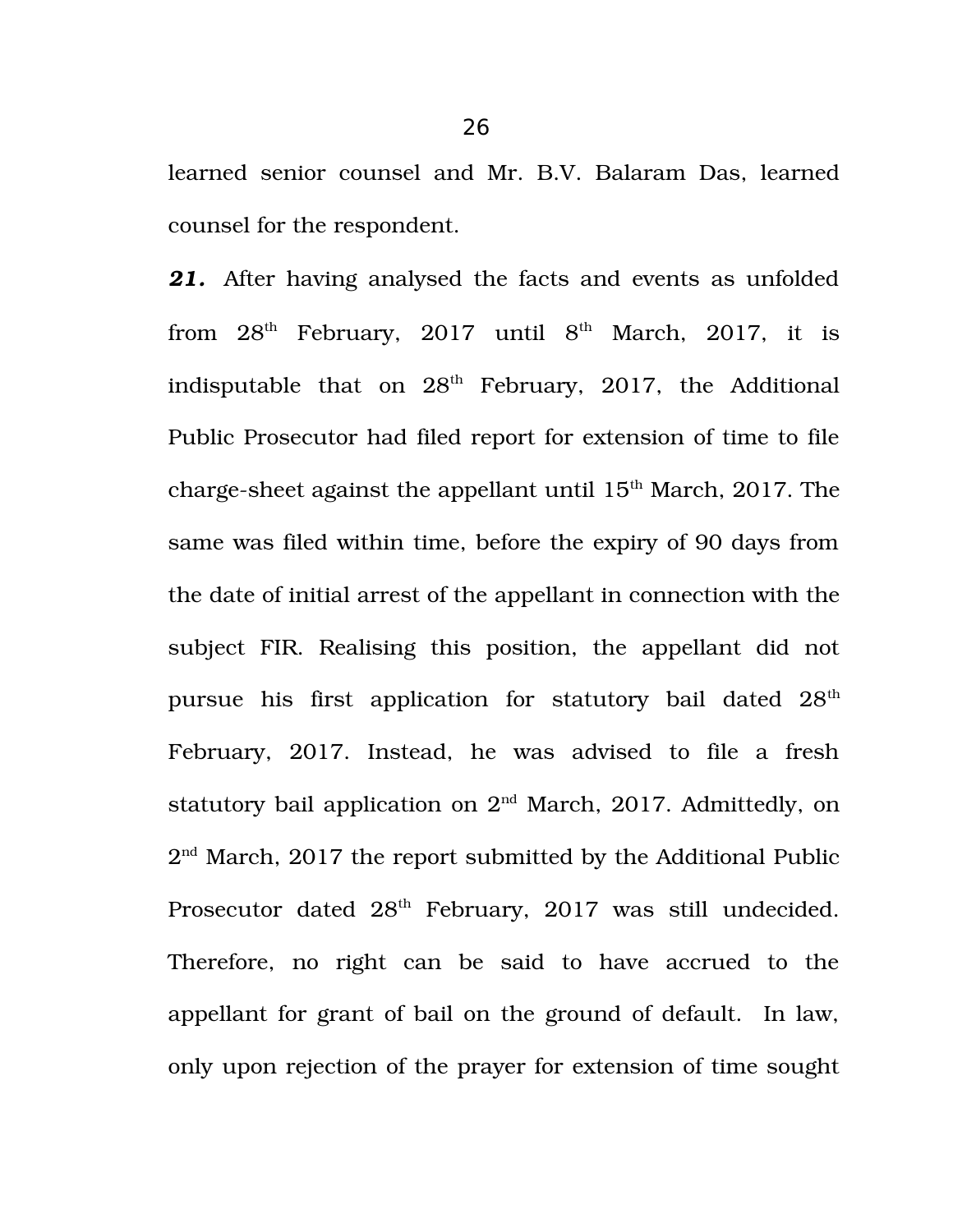by the Additional Public Prosecutor, right in favour of the appellant for grant of statutory bail could have ignited. The mere fact that 90 days period from the date of initial arrest of the appellant in connection with the subject FIR had lapsed on  $2<sup>nd</sup>$  March, 2017, could not ineluctably entail in grant of statutory bail to the appellant. Moreso, when no decision was taken by the Court on the report/application submitted by the Additional Public Prosecutor until  $8<sup>th</sup>$  March, 2017, on which date the supplementary charge-sheet against the appellant was filed in Court. Considering the effect of filing of the supplementary charge-sheet against the appellant, coupled with the fact that his judicial custody was extended by the Court of competent jurisdiction until the pendency of consideration of the report/application for extension of time to file the charge-sheet, in law, it is unfathomable as to how the appellant could claim to have any accrued right to be released on bail on the ground of default or for that matter, such a right having become indefeasible.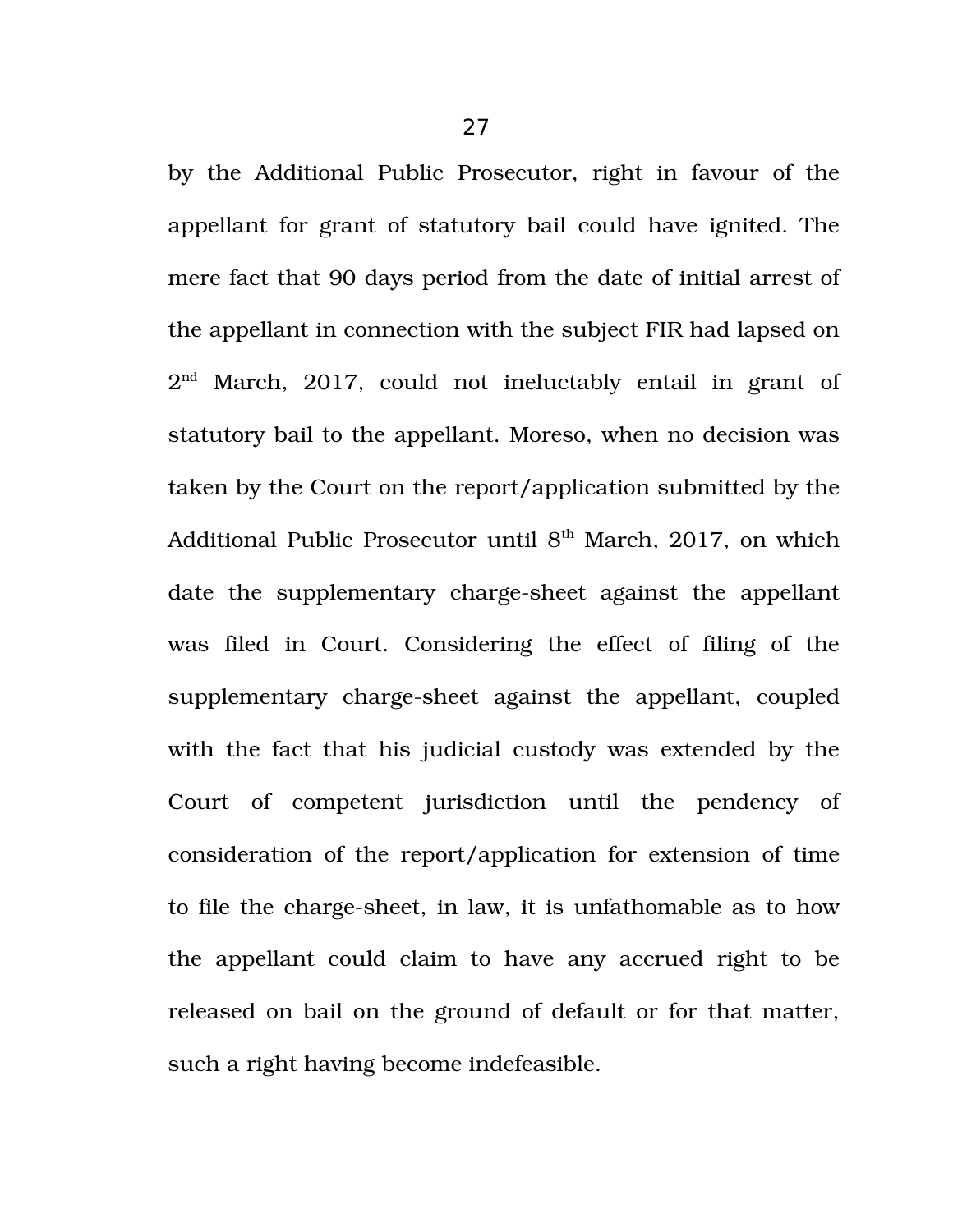*Sanjay Dutt* (supra), in particular, in paragraph 48 as under:

*"48. We have no doubt that the common stance before us of the nature of indefeasible right of the accused to be released on bail by virtue of Section 20(4)(bb) is based on a correct reading of the principle indicated in that decision. The indefeasible right accruing to the accused in such a situation is enforceable only prior to the filing of the challan and it does not survive or remain enforceable on the challan being filed, if already not availed of. Once the challan has been filed, the question of grant of bail has to be considered and decided only with reference to the merits of the case under the provisions relating to grant of bail to an accused after the filing of the challan. The custody of the accused after the challan has been filed is not governed by Section 167 but different provisions of the Code of Criminal Procedure. If that right had accrued to the accused but it remained unenforced till the filing of the challan, then there is no question of its enforcement thereafter since it is extinguished the moment challan is filed because Section 167 CrPC ceases to apply. The Division Bench also indicated that if there be such an application of the accused for release on bail and also a prayer for extension of time to complete the investigation according to the proviso in Section 20(4) (bb), both of them should be considered together. It is obvious that no bail can be given even in such a case unless the prayer for extension of the period is rejected. In short, the grant of bail in such a situation is also subject to refusal of the prayer for extension of time, if*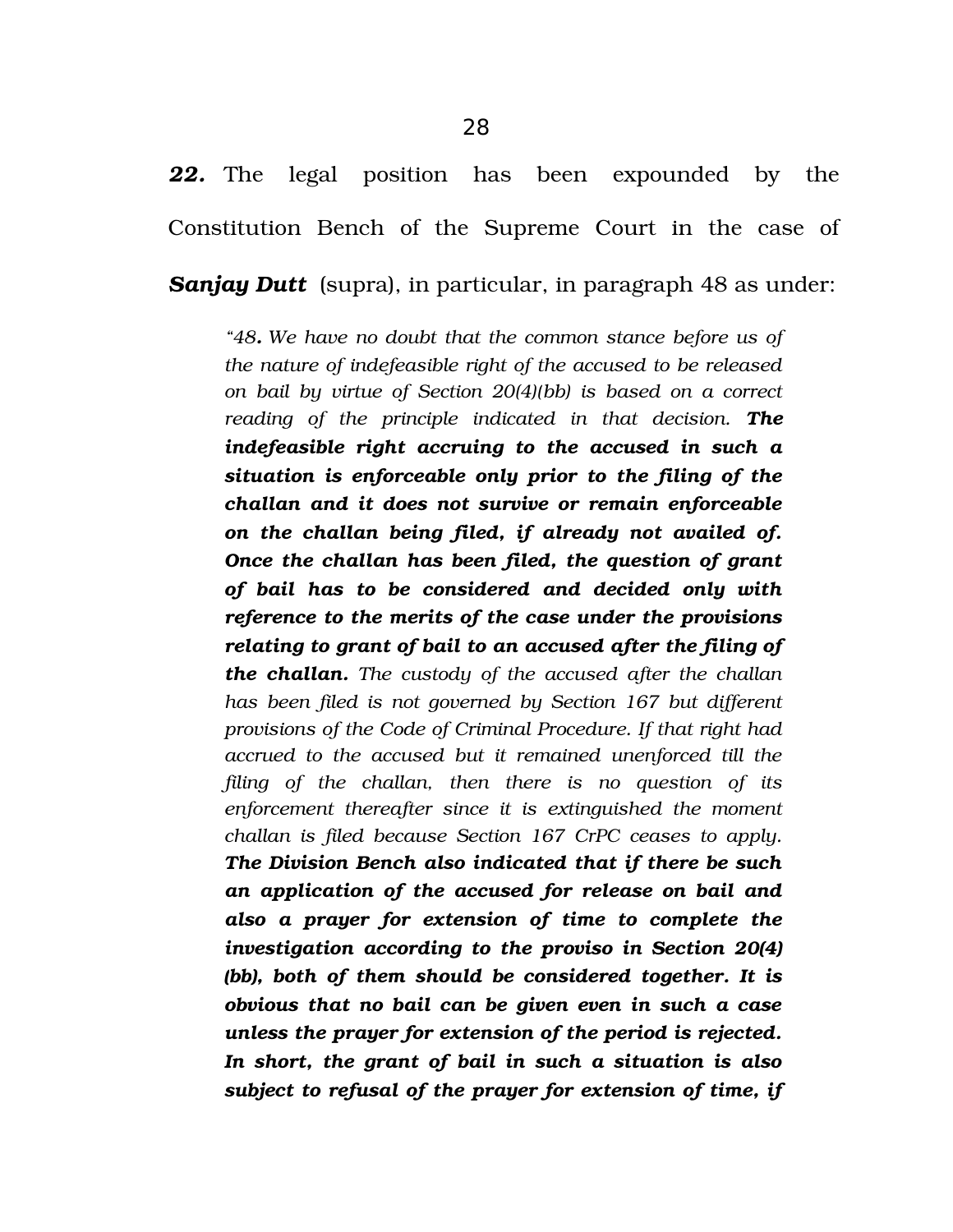*such a prayer is made. If the accused applies for bail under this provision on expiry of the period of 180 days or the extended period, as the case may be, then he has to be released on bail forthwith. The accused, so released on bail may be arrested and committed to custody according to the provisions of the Code of Criminal Procedure. It is settled by Constitution Bench decisions that a petition seeking the writ of habeas corpus on the ground of absence of a valid order of remand or detention of the accused, has to be dismissed, if on the date of return of the rule, the custody or detention is on the basis of a valid order. (See Naranjan Singh Nathawan v. State of Punjab [1952 SCR 395 : AIR 1952 SC 106 : 1952 Cri LJ 656] ; Ram Narayan Singh v. State of Delhi [1953 SCR 652 : AIR 1953 SC 277 : 1953 Cri LJ 1113] and A.K. Gopalan v. Government of India [(1966) 2 SCR 427 : AIR 1966 SC 816 : 1966 Cri LJ 602].)"*

(emphasis supplied)

Further, the conclusion articulated in paragraph 53, makes it

clear that the decision in *Hitendra Vishnu Thakur* (supra)

must be understood accordingly. It observed thus: *"53. As a result of the above discussion, our answers to the three questions of law referred for our decision are as under:*

*(1) xxx xxx xxx xxx*

*(2)(a) Section 20(4) (bb) of the TADA Act only requires production of the accused before the court in accordance with Section 167(1) of the Code of Criminal Procedure and this is how the requirement of notice to the accused before granting extension beyond the prescribed period of 180 days in accordance with the further proviso to clause (bb) of sub*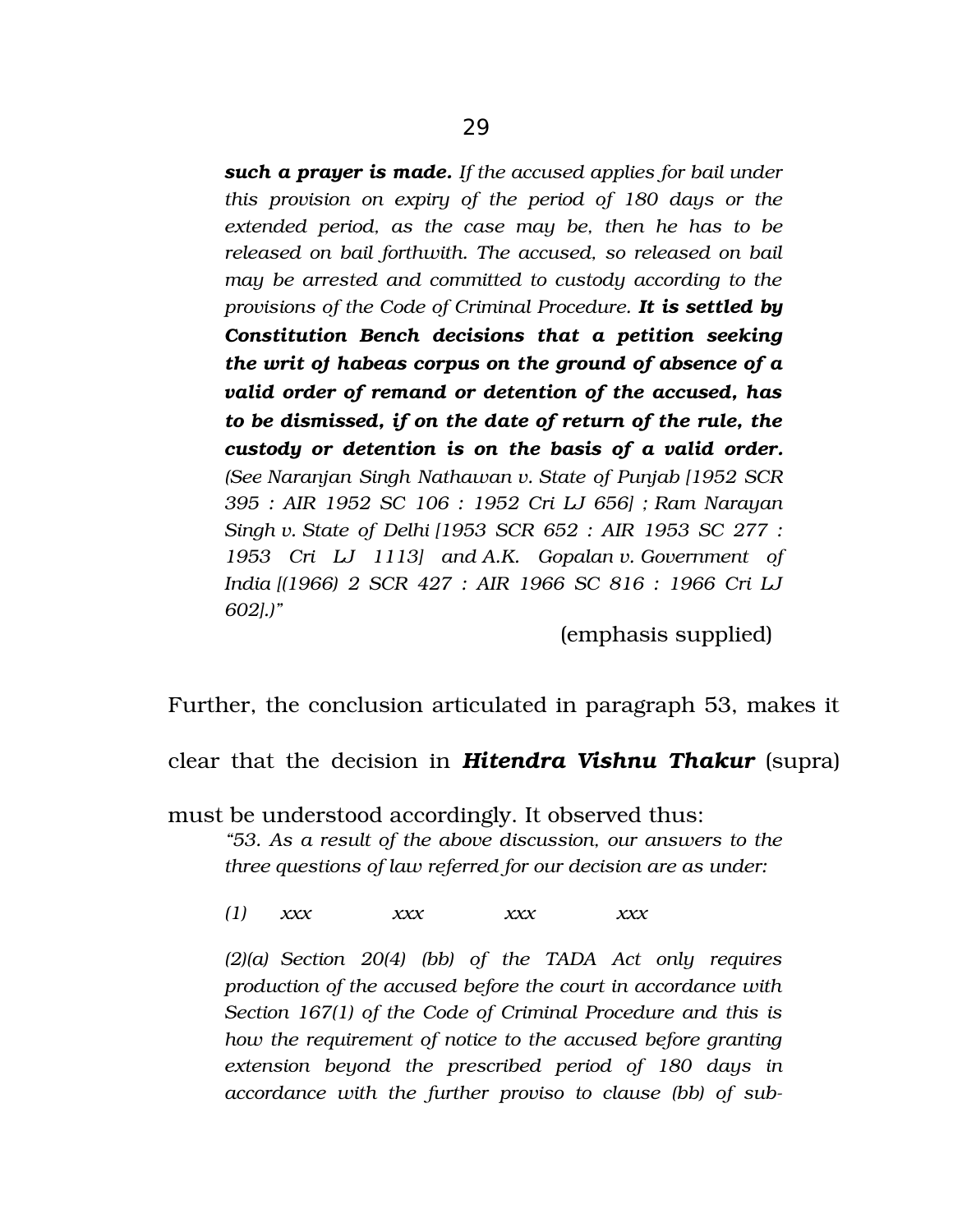*section (4) of Section 20 of the TADA Act has to be understood in the judgment of the Division Bench of this Court in Hitendra Vishnu Thakur. The requirement of such notice to the accused before granting the extension for completing the investigation is not a written notice to the accused giving reasons therein. Production of the accused at that time in the court informing him that the question of extension of the period for completing investigation is being considered, is alone sufficient for the purpose.* 

*(2)(b) The 'indefeasible right' of the accused to be released on bail in accordance with Section 20(4)(bb) of the TADA Act read with Section 167(2) of the Code of Criminal Procedure in default of completion of the investigation and filing of the challan within the time allowed, as held in Hitendra Vishnu Thakur is a right which enures to, and is enforceable by the accused only from the time of default till the filing of the challan and it does not survive or remain enforceable on the challan being filed. If the accused applies for bail under this provision on expiry of the period of 180 days or the extended period, as the case may be, then he has to be released on bail forthwith. The accused, so released on bail may be arrested and committed to custody according to the provisions of the Code of Criminal Procedure. The right of the accused to be released on bail after filing of the challan, notwithstanding the default in filing it within the time allowed, is governed from the time of filing of the challan only by the provisions relating to the grant of bail applicable at that stage."* 

The aforementioned opinion has been expressed by the Constitution Bench in the context of question No.2 formulated in paragraph 2 of the judgment as under:

*"2. The questions of law indicated in the said order of reference, to be decided by us, are three, namely:*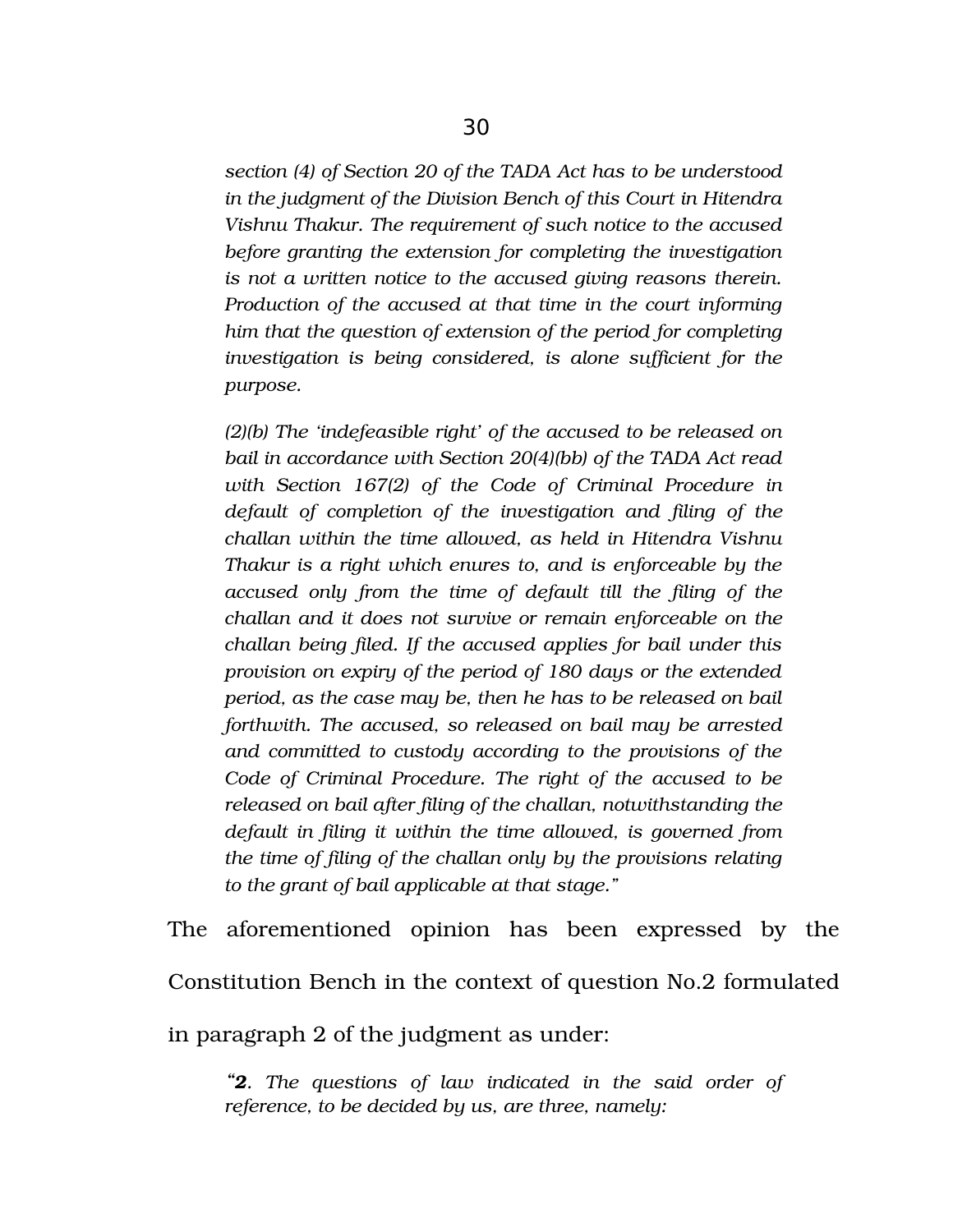*(1) xxx xxx xxx xxx*

*(2) The proper construction of clause (bb) of sub-section (4) of Section 20 of the TADA Act indicating the nature of right of an accused to be released on bail thereunder, on the default to complete investigation within the time allowed therein;* 

*(3) xxx xxx xxx xxx" 23.* It is thus clear that no right had accrued to the appellant before filing of the charge-sheet; at best, it was an inchoate right until  $8<sup>th</sup>$  March, 2017. Resultantly, the question of granting statutory bail after filing of charge-sheet against the appellant and moreso during the pendency of report/application for extension of time to file charge-sheet was impermissible. In other words, the application for grant of statutory bail filed by the appellant on  $2<sup>nd</sup>$  March, 2017, even if pending, could have been taken forward only if the prayer for extension of period was to be formally and expressly rejected by the Court.

*24.* As held by the Constitution Bench of this Court, the consideration of application for grant of statutory bail in a situation, as in the present case, was dependent on rejection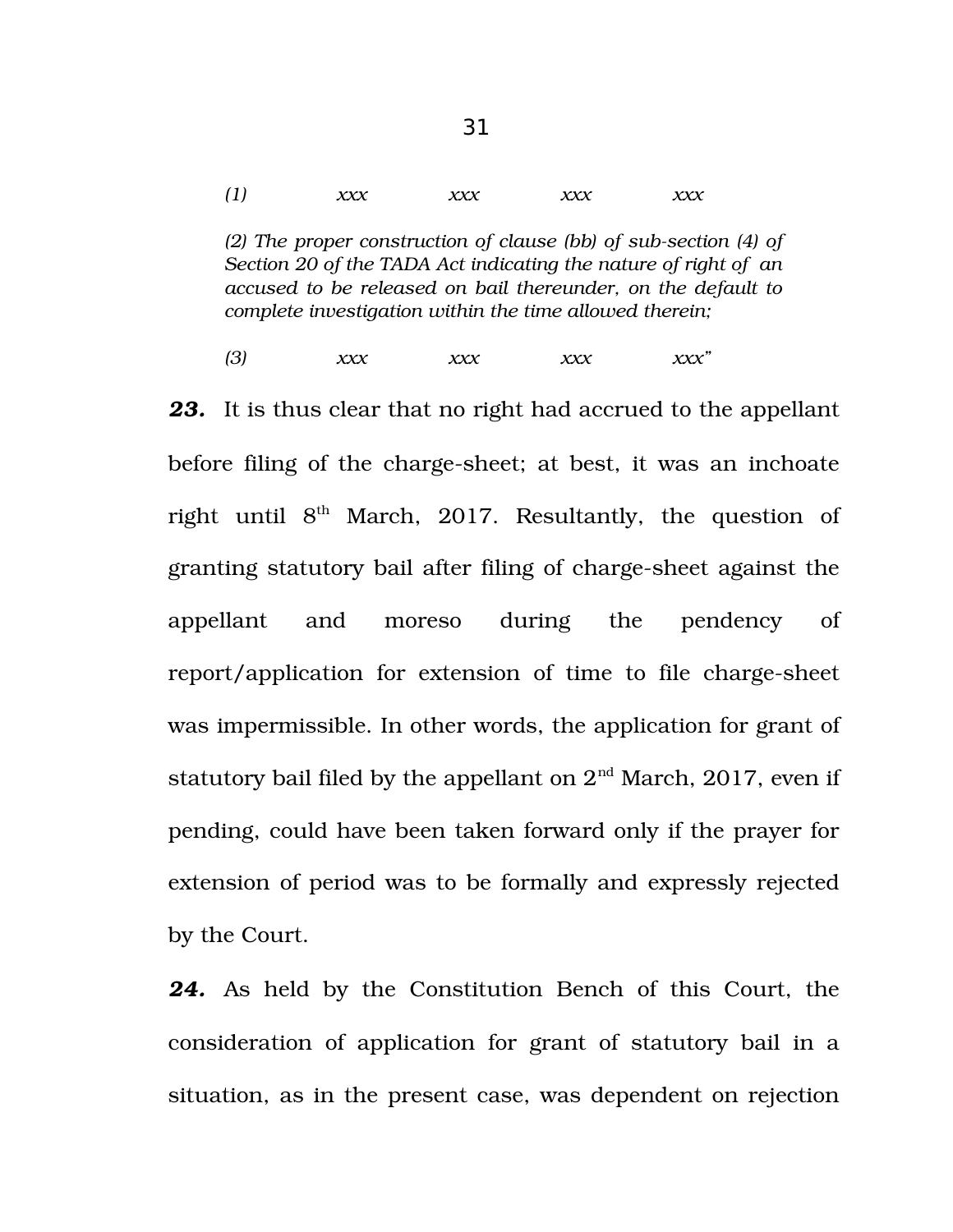of prayer of the Additional Public Prosecutor for extension of time. When such prayer is made, it is the duty of the Court to consider the report/application for extension of period for filing of the charge-sheet in the first instance; only if it was to be rejected could the prayer for grant of statutory bail be taken forward. In no case, the hearing on statutory bail application precede the consideration of prayer for extension of the period for filing of the charge-sheet made by the Additional Public Prosecutor.

*25.* The Constitution Bench decision in *Sanjay Dutt's* case (supra) also answers the next issue raised by the appellant about the absence of a valid remand/detention. In that, in the concluding part of the afore-quoted paragraph 48, the Court has opined that a petition seeking a writ of habeas corpus on the ground of absence of a valid order of remand or detention has to be dismissed if, on the date of return of the rule, the custody or detention is on the basis of a valid order. Admittedly, in the present case, the judicial custody of the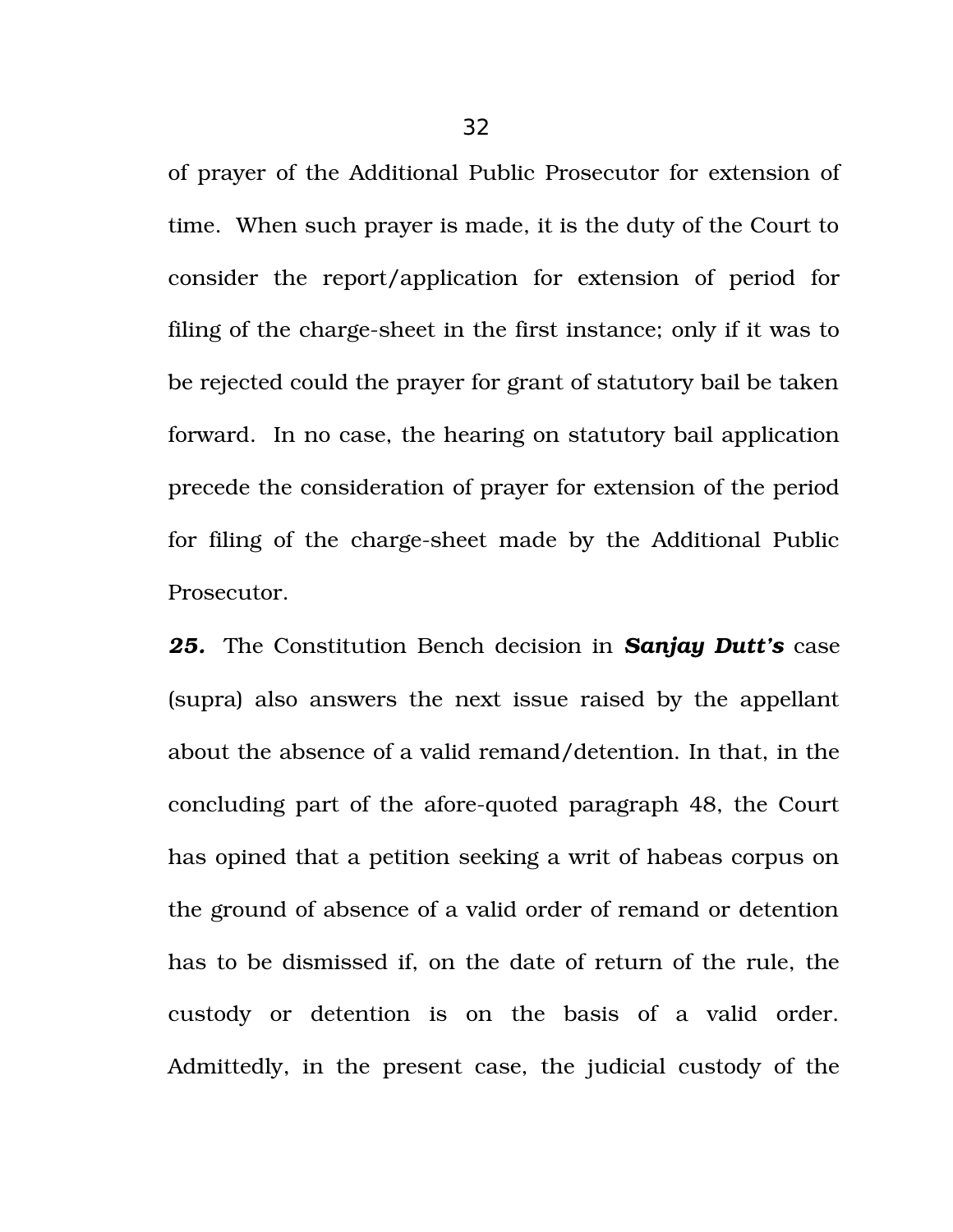appellant was extended by the Court of competent jurisdiction from time to time pending consideration of request to extend time to file charge-sheet, initially from  $28<sup>th</sup>$  February, 2017, till 1<sup>st</sup> March 2017 and so continued from 1<sup>st</sup> March, 2017, until  $7<sup>th</sup>$  March, 2017, and again from  $7<sup>th</sup>$  March, 2017, till  $8<sup>th</sup>$ March, 2017 - on which date the charge-sheet was filed against the appellant in the Court. The order passed by the Special Court on  $8<sup>th</sup>$  March, 2017, has been so construed by the High Court and additionally by explicitly extending the period for filing of the charge-sheet against the appellant until 8<sup>th</sup> March, 2017. We find no error in that approach of the High Court. No interference is warranted in that regard.

26. The appellant, however, relies on the observations in *Uday Mohanlal Acharya* (supra) rendered by a three-Judge Bench of this Court. In the said case, the accused had himself surrendered in Court and was remanded to judicial custody. The period for filing of charge-sheet (60 days in that case) expired on  $16<sup>th</sup>$  August, 2000. The accused moved an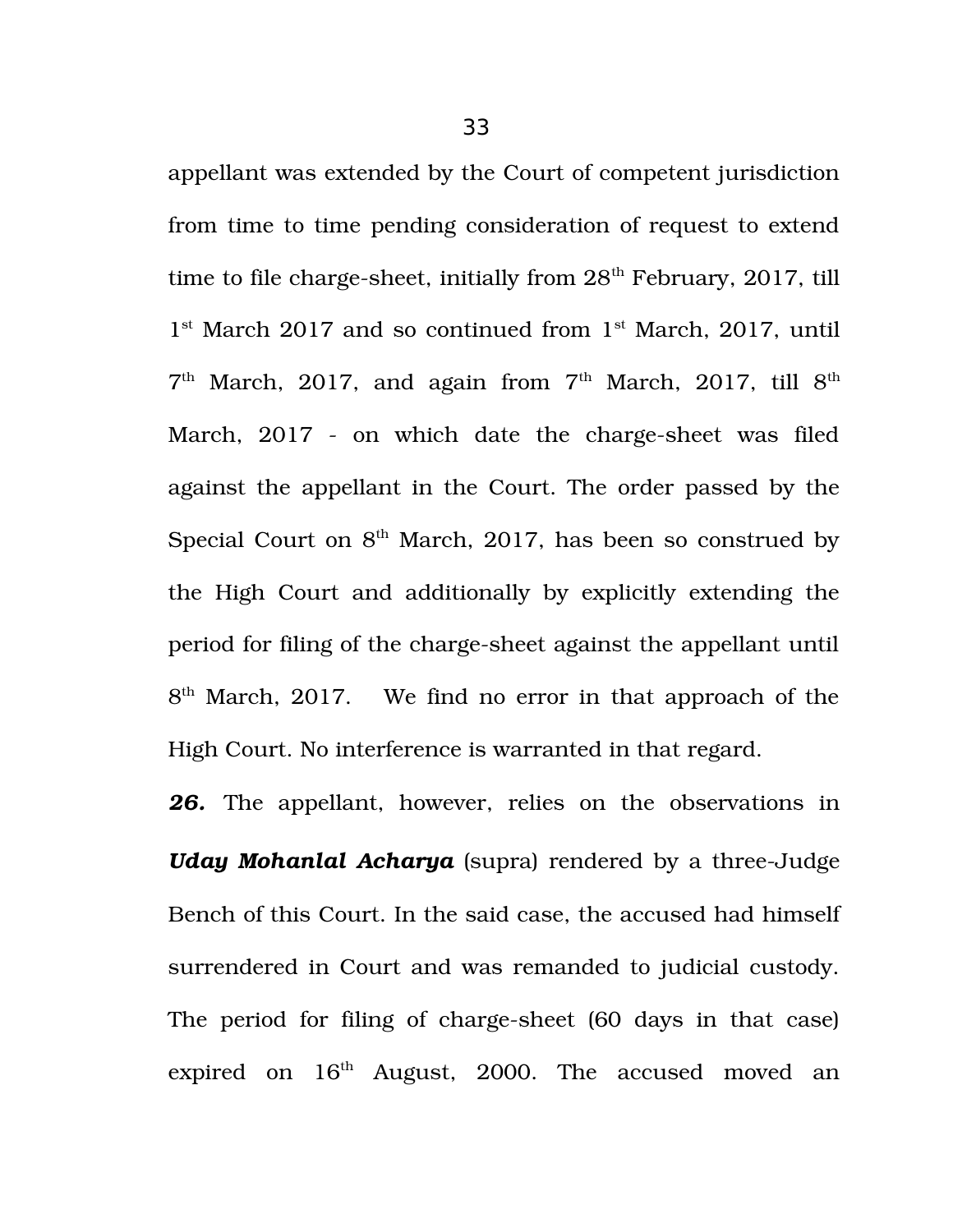application on  $17<sup>th</sup>$  August, 2000, for grant of statutory bail on the ground of default in filing of charge-sheet within the statutory period of 60 days. That bail application was rejected by the Magistrate on the same day, holding that the provisions of Section 167(2) of Cr.P.C. had no application to the cases pertaining to the special enactment i.e. Maharashtra Protection of Interest of Depositors (in Financial Establishments) Act, 1999. The accused then approached the

High Court. When the matter was pending before the High Court, charge-sheet was filed before the Trial Judge on  $30<sup>th</sup>$ August, 2000. The High Court refused to grant relief on the ground that by the time the High Court could consider the correctness of the order on the statutory bail application passed by the competent Court, a charge-sheet was filed against the accused before the Magistrate and, therefore, the so called enforceable right did not survive or remained enforceable. In this backdrop, this Court considered the matter and answered the issue in favour of the accused on the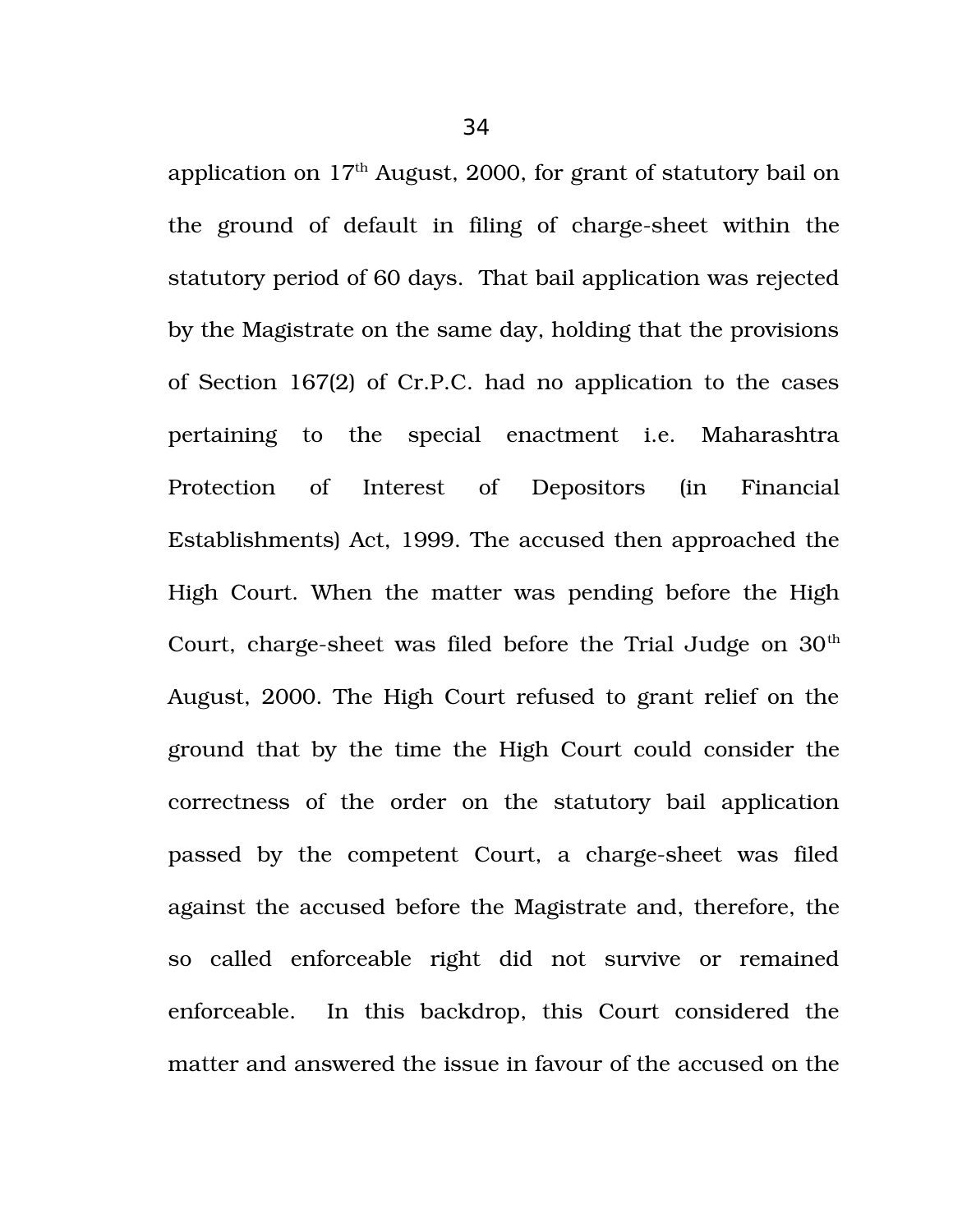finding that before the charge-sheet was filed, the accused had invoked the remedy of statutory bail. Thus, the factum of filing of charge-sheet subsequently cannot defeat the right accrued to him. In the present case, before the appellant instituted the subject application for grant of statutory bail on  $2<sup>nd</sup>$  March, 2017, the Additional Public Prosecutor had already filed his report/application for extending the period for filing of chargesheet against the appellant until  $15<sup>th</sup>$  March, 2017, but decision thereon was deferred. As held by the Constitution Bench in the case of *Sanjay Dutt* (supra), unless the report/application filed by the Additional Public Prosecutor for extension of time was rejected, no right would accrue in favour of the accused much less to consider his application for grant of statutory bail. Further, in such cases it is the duty of the concerned Court to first deal with the prayer for extension of period to file charge-sheet made by the Additional Public Prosecutor. The High Court, in the impugned judgement, thus answered the issue against the appellant and additionally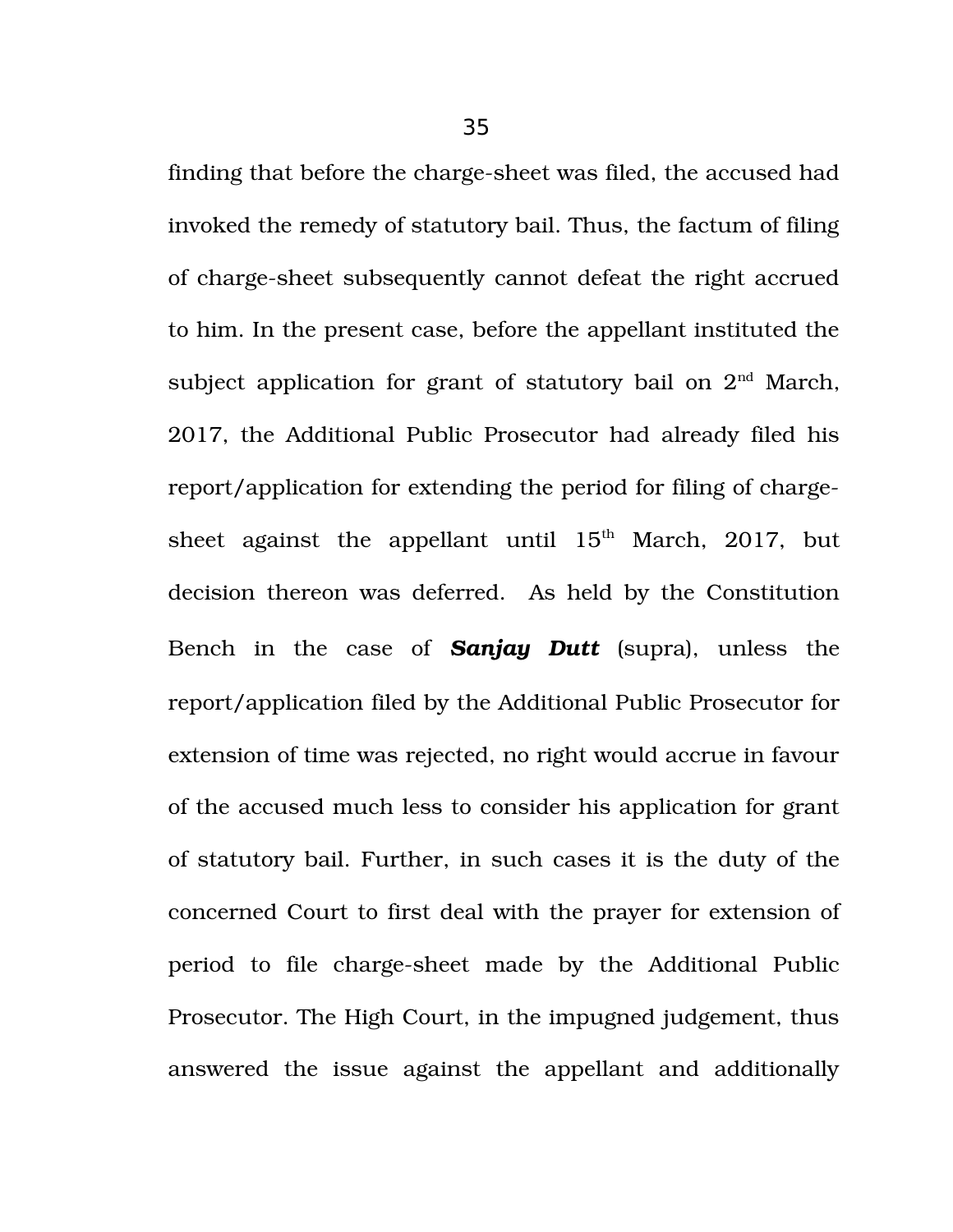considered the justness of the prayer made by the Additional Public Prosecutor for extension of period for filing chargesheet. It recorded an express finding that the said request was genuine and appropriate and thus extended the time for that purpose till 8<sup>th</sup> March, 2017.

*27.* Reverting to the decision in the case of *Nirala Yadav* (supra) rendered by two-Judge Bench, the accused in that case was arrested and sent to judicial custody on  $5<sup>th</sup>$ December, 2006. After lapse of the statutory period of 90 days on  $14<sup>th</sup>$  March, 2007, the accused filed application for grant of statutory bail on the ground of default. The prosecution (CBI), however, on  $15<sup>th</sup>$  March, 2007, moved an application for extension of time for a period of 30 days. Since the application for grant of statutory bail filed by the accused preceded the filing of application for extension of time, the issue was answered in favour of the accused. In the present case, however, the prayer for extension of period for filing charge-sheet was moved by the Additional Public Prosecutor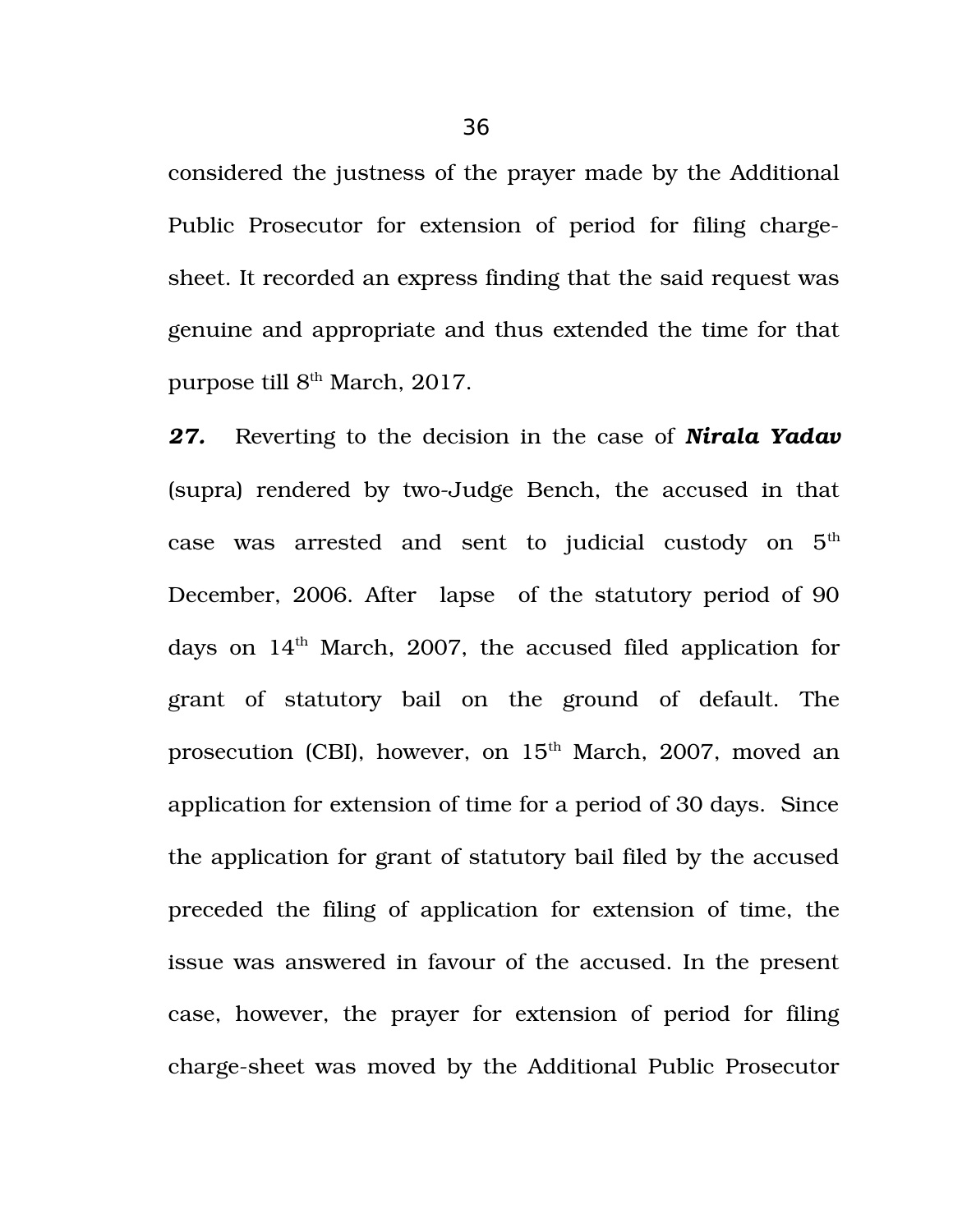before the statutory period had lapsed, but the same remained pending until  $8<sup>th</sup>$  March, 2017, when charge-sheet was filed in Court. Until the said request was formally and expressly rejected by the competent Court, in view of the exposition in the case of *Sanjay Dutt* (supra), the concerned Court could not have assumed jurisdiction to consider the prayer for grant of statutory bail of the appellant. The request made by the Additional Public Prosecutor was formally disposed of as infructuous on  $8<sup>th</sup>$  March, 2017, after filing of the charge-sheet against the appellant. That was not an order of rejection of the request of the Additional Public Prosecutor as such. The High Court has examined this aspect and, in our opinion, rightly answered the issue against the appellant for the reasons recorded in paragraphs 75 to 77 of the impugned judgment, including by explicitly extending the time to file charge-sheet till  $8<sup>th</sup>$  March, 2017. We affirm the said view of the High Court. Therefore, even this decision relied upon by the appellant will be of no avail in the fact situation of the present case.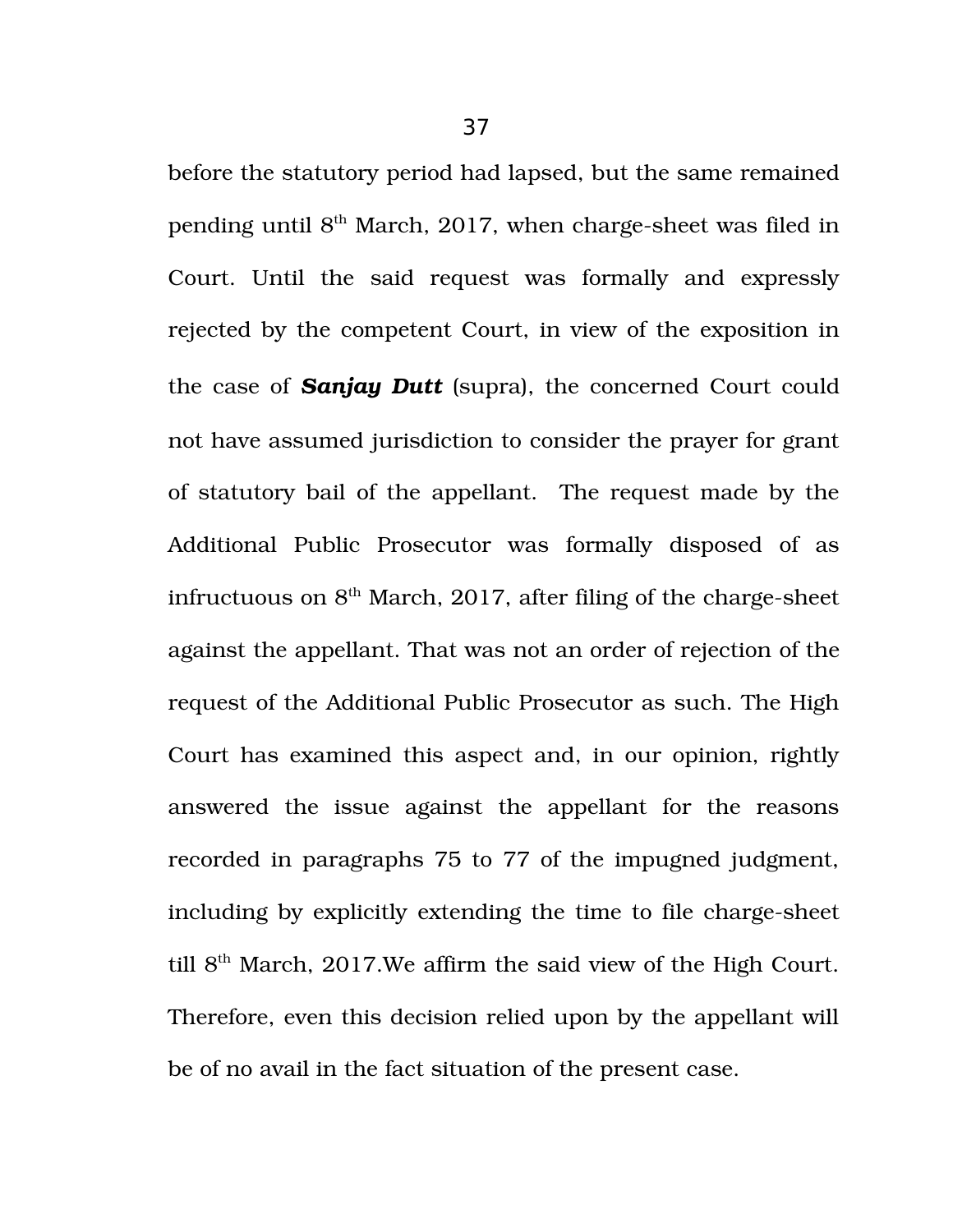*28.* Taking overall view of the matter, therefore, it is noticed that the Additional Public Prosecutor had submitted his report to the concerned Court for extending time until  $15<sup>th</sup>$  March, 2017, to file the charge-sheet. That report was submitted on 28<sup>th</sup> February, 2017, before expiry of the initial statutory period of 90 days for filing of the charge-sheet against the appellant. That request was disposed of by the Special Court on  $8<sup>th</sup>$  March, 2017 as infructuous, after the charge-sheet against the appellant was submitted in Court. Until 8<sup>th</sup> March, 2017, the appellant was sent to judicial custody by the competent Court pending consideration of request of the Additional Public Prosecutor for extension of time to file the charge-sheet. The Court, in law, could not have considered the prayer for grant of statutory bail of the appellant until  $8<sup>th</sup>$ March, 2017, on which date the charge-sheet was already filed against the appellant in the concerned Court. Further, the High Court considered the circumstances in which the order came to be passed by the Special Court on  $8<sup>th</sup>$  March, 2017. In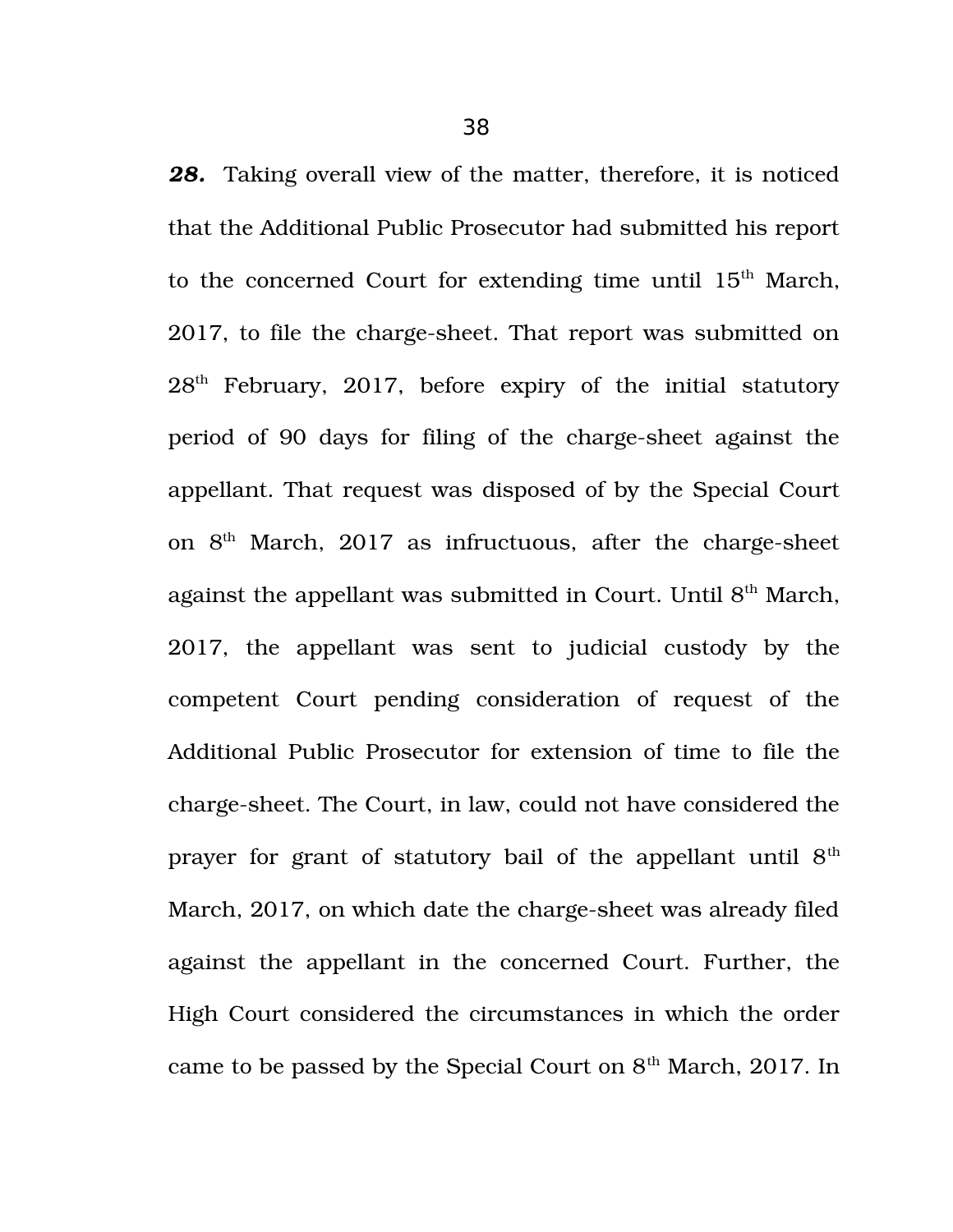our opinion, it rightly held that the said request could not have been closed as having become infructuous. Rather, it was the duty of the Court to decide the request on its merits and only upon its rejection, proceed to consider the prayer for grant of statutory bail. The High Court, therefore, noticed that it had two options: first, to remit the matter back to the Special Court for a proper decision on the said report of the Additional Public Prosecutor dated 28<sup>th</sup> February, 2017 or second, to consider the same itself and pass appropriate orders thereupon. It chose to adopt the second option, which was thought desirable and not objected to by the appellant as can be discerned from the noting in paragraph 75 of the impugned judgment. The High Court, in paragraph 76 of the impugned judgment, then proceeded to consider the prayer for extension of time made in the report submitted by the Additional Public Prosecutor on  $28<sup>th</sup>$  February, 2017, and, for tangible reasons, found the same to be genuine and appropriate. Having thus held, it allowed the said request by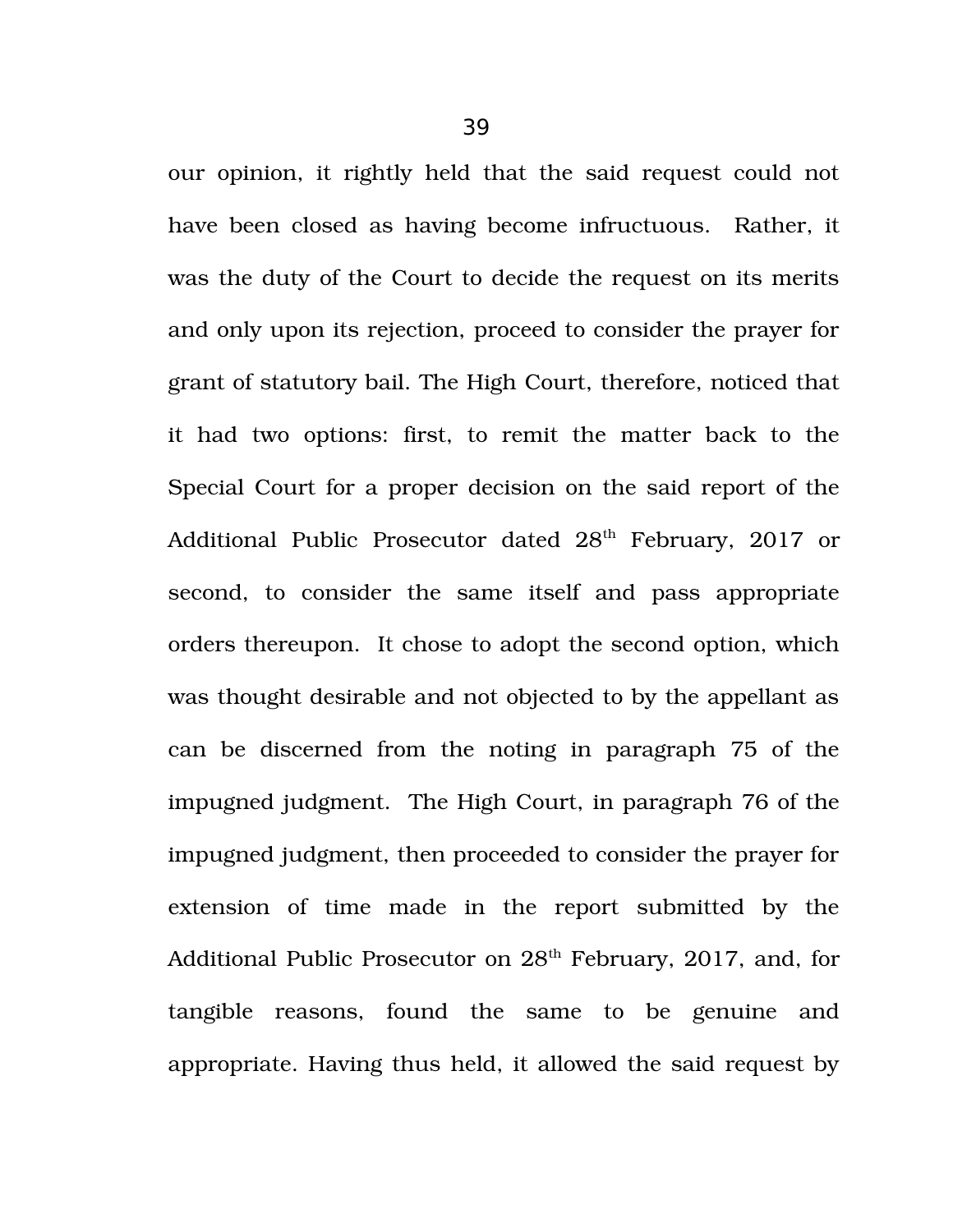extending the time to file charge-sheet till  $8<sup>th</sup>$  March, 2017. We find no infirmity in the said approach of the High Court. Having extended the time till  $8<sup>th</sup>$  March, 2017 and as the charge-sheet was already filed on that date, the question of considering the prayer for grant of statutory bail of the appellant vide application dated  $2<sup>nd</sup>$  March, 2017, on the ground of default, did not survive for further consideration. Right to grant of statutory bail would have enured to the accused only after rejection of the request for extension of time prayed by the Additional Public Prosecutor. As a result, the High Court rightly rejected the prayer for grant of statutory bail pursued by the appellant vide application dated  $2<sup>nd</sup>$ March, 2017. We are in full agreement with the said conclusion reached by the High Court.

*29. A priori*, these appeals must fail. Indeed, rejection of the prayer for grant of statutory bail will not come in the way of the appellant in pursuing his remedy for grant of regular bail